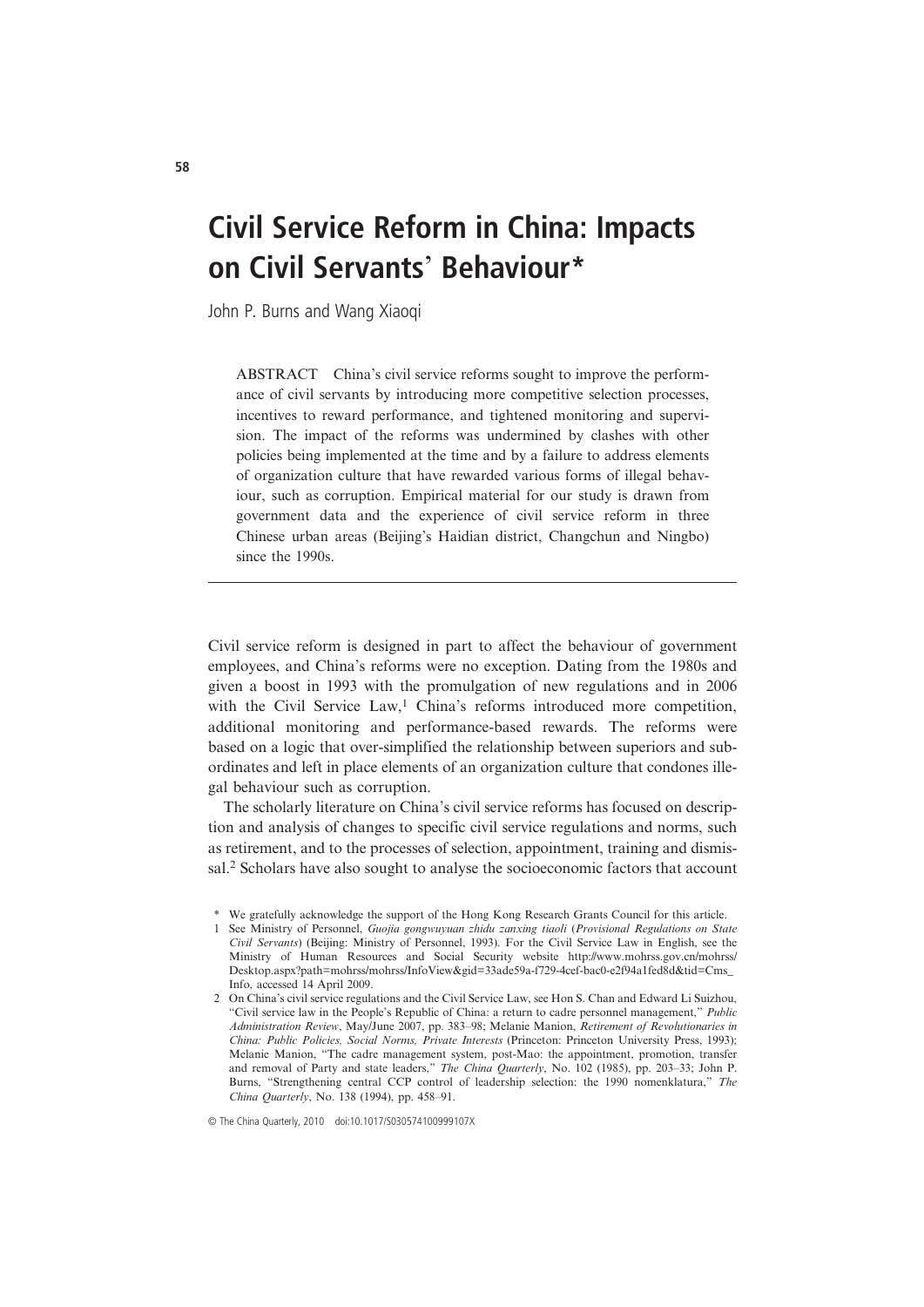for the mobility of Chinese officials.<sup>3</sup> Few studies, however, have focused on the implementation of civil service reform and those that have offer conflicting interpretations of the impact of the reforms. Scholars such as Tsao and Worthley,<sup>4</sup> Tong, Straussman and Broadnax,<sup>5</sup> and Chan<sup>6</sup> have evaluated the reforms positively, but have focused mostly on policies and process. Scholars such as Chou have compared the goals and results of reform and have found them wanting. Indeed, he refers to the reforms as an "implementation failure."<sup>7</sup> We present a more mixed picture.

We focus on the impact of reform policies on the incentive structure for civil servants and on their behaviour. We start from the assumption that Chinese civil servants seek to maximize utilities such as power and income, and that the repertoire of civil servant behaviour is relatively wide, including working, shirking and sabotage.<sup>8</sup> Working here means devoting effort towards accomplishing policy goals, while shirking means directing effort towards non-policy goals (such as watching DVDs, chatting online and monitoring the stock market when these activities are unrelated to the job). Sabotage means actively undermining policy goals, through acts such as delay, hindrance, bungling or obstruction. We see corruption which damages the government's reputation as a kind of sabotage, where civil servants either on their own or in collusion with superiors defraud the public, thus undermining the central government's stated goal of reducing or eliminating corruption.<sup>9</sup>

This article is based in part on fieldwork carried out in 2000–01 and 2004 in three urban areas that differ in their administrative rank, geographic location and level of economic development. Beijing's Haidian district 北京市海淀区 is a prefecture-level unit of the capital, a directly administered municipality, while Changchun 长春 and Ningbo 宁波 are vice-provincial-level cities. Changchun (population 3.5 million) in the less developed north-east is the

- 3 Andrew G. Walder, "Career mobility and the communist political order," American Sociological Review, Vol. 60, No. 3 (1995), pp. 309–28; Zhou Xueguang, "Partial reform and the Chinese bureaucracy in the post-Mao era," Comparative Political Studies, No. 28 (1995), pp. 440–68; Zhou Xueguang, "Political dynamics and bureaucratic career patterns in the People's Republic of China, 1949–1994," Comparative Political Studies, Vol. 34, No. 9 (2001), pp. 1036–62.
- 4 King K. Tsao and John Abbott Worthley, "Chinese public administration: change with continuity during political and economic development," Public Administration Review, Vol. 55, No. 2 (1995), pp. 169–74.
- 5 Caroline Haiyan Tong, Jeffrey D. Straussman and Walter D. Broadnax, "Civil service reform in the People's Republic of China: case studies of early implementation," Public Administration and Development, No. 19 (1999), pp. 193–206.
- 6 Hon S. Chan "The civil service under one country, two systems: the case of Hong Kong and the People's Republic of China," Public Administration Review, Vol. 63, No. 4 (2003), pp. 405–17.
- 7 Chou Kwok Ping, "Conflict and ambiguity in the implementation of the civil service reform in China, 1993–2000," unpublished Ph.D. dissertation, the University of Hong Kong, 2003; Chou Kwok Ping, "Civil service reform in China, 1993–2001: a case of implementation failure," China: an International Journal, Vol. 2, No. 2 (2004), pp. 210–34.
- 8 See John Brehm and Scott Gates, Working, Shirking, and Sabotage: Bureaucratic Response to a Democratic Public (Ann Arbor: The University of Michigan Press, 1999).
- 9 For a recent re-statement of this policy see "Premier outlines anti-corruption work; vows to build clean government," People's Daily online, 30 April 2008, at http://english.peopledaily.com.cn/90001/90776/ 90785/6401754.html, accessed 23 April 2009.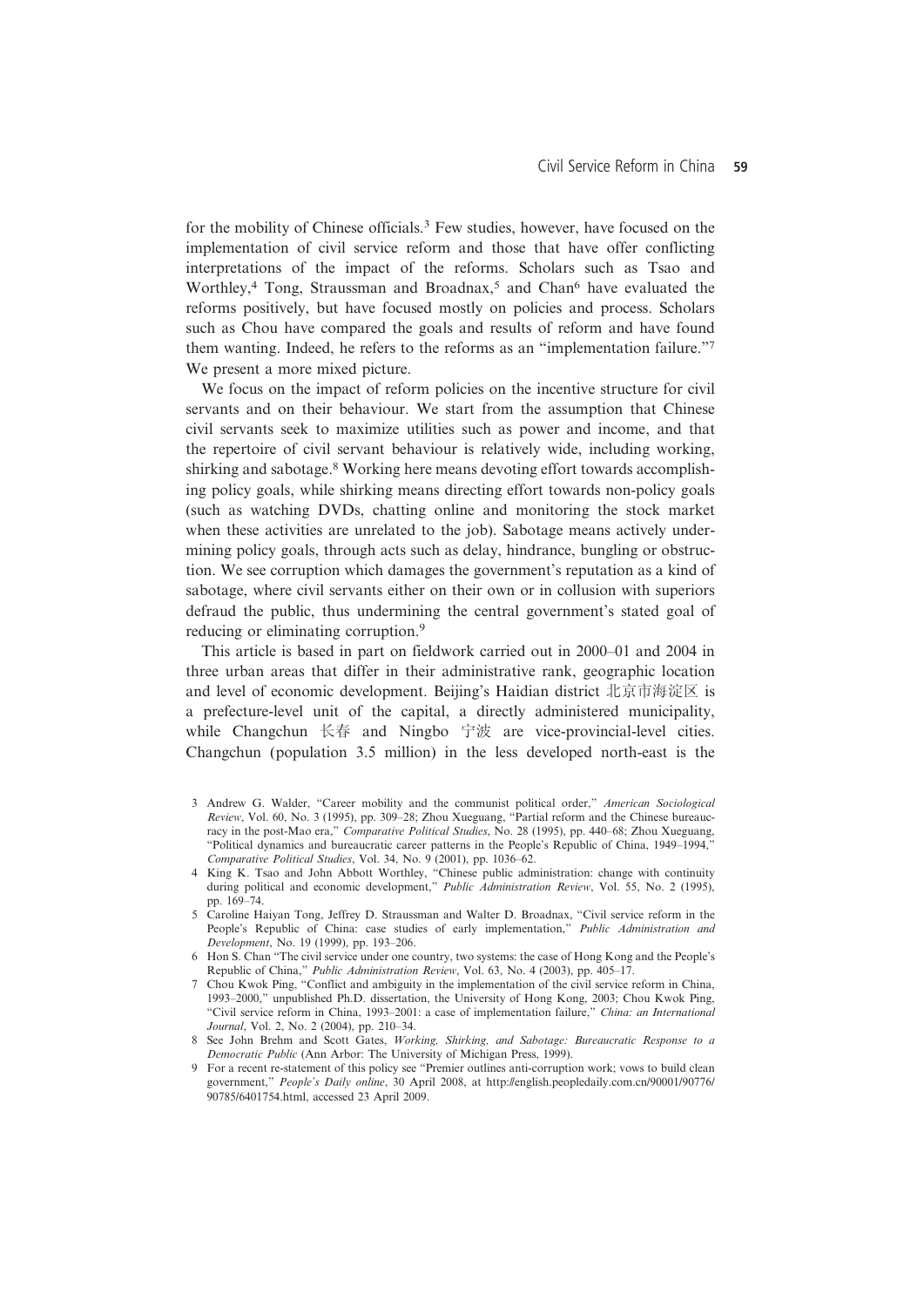#### <sup>60</sup> The China Quarterly, 201, March 2010, pp. 58–<sup>78</sup>

poorest of the three places (annual per capita GDP 39,341 yuan in 2006) while Ningbo (population 2.2 million) in the south is the richest (annual per capita GDP 74,458 yuan in 2006).<sup>10</sup> In 2007 Haidian's (population 2 million) annual per capita GDP was 64,988 yuan.<sup>11</sup> The structure of their economies also varies. The tertiary sector is most developed in Beijing where it contributes about 71 per cent of GDP compared to 42 per cent and 40 per cent for Changchun and Ningbo respectively. Primary industry contributes most to Changchun (9 per cent of GDP) compared to 5 per cent in Ningbo and 1.25 per cent in Beijing.<sup>12</sup> We make no claim that the experience of our field sites is representative of the country as a whole. We chose them because we wanted to examine the impact of civil service reform in several urban contexts, but also because we had access to them. We find variation in the implementation of civil service reform in our field sites and speculate that the variation may be explained by proximity to power, level of economic development and historical circumstance.

In 2000–01 we interviewed a total of 90 officials in education and environmental protection bureaus and a selection of their clients (such as school principals for education policy and factory managers for environmental protection policy) in each place. We followed up with a second round of interviews of 52 officials in Haidian and Changchun in 2004. The interviews were designed to elicit perceptions of how well the bureaus were performing and to identify those factors (including civil service reform) that contributed to their performance.<sup>13</sup> The interviewees who were civil servants were employed at district level in Haidian and at city level in the two cities. Our focus on education bureaus and environmental protection bureaus rather than town and township officials in our field sites may have biased the results even more towards urban concerns. Nevertheless, given the importance of cities and the trend towards increasing urbanization in China, the picture we present of the impact of the reforms, though quite limited, is still significant.

## The Political Context of Civil Service Personnel Decisions

Civil service management in China is embedded in a system of one-party rule where the Chinese Communist Party (CCP) plays the leading role. Authorities have enshrined the long-standing principle that "the Party manages cadres" (dang guan ganbu 党管干部), including civil servants, in the law. According to the Civil Service Law, in effect from 2006, China's civil service system

<sup>10</sup> These figures are for the urban area only. State Statistical Bureau of China, Zhongguo chengshi tongji nianjian 2007 (China City Statistical Yearbook 2007) (Beijing: Zhongguo tongji chubanshe 2008), p. 125.

<sup>11</sup> Haidian dang'an guan (Haidian Archives), 2008 nian Haidianqu dashiji (Haidian memorabilia 2008), http://www.hdda.gov.cn/dsj/dsj2008\_01.asp, retrieved 16 April 2009. Haidianqu zhengfu (Haidian District Government), Zonghe shili xianzhu zengqiang (Capacity has been Improved), http://www.bjhd. gov.cn/zt/hdqzzb/hdfc/hdfc\_1/200903/t20090319\_143727.htm, retrieved 16 April 2009.

<sup>12</sup> China City Statistical Yearbook 2007, p. 133.

<sup>13</sup> For details see the Appendix and Wang Xiaoqi, "China's civil service reform and local government performance: a principal–agent perspective," unpublished Ph.D. dissertation, the University of Hong Kong, 2006. The 2004 interviews focused on the implementation of civil service reform.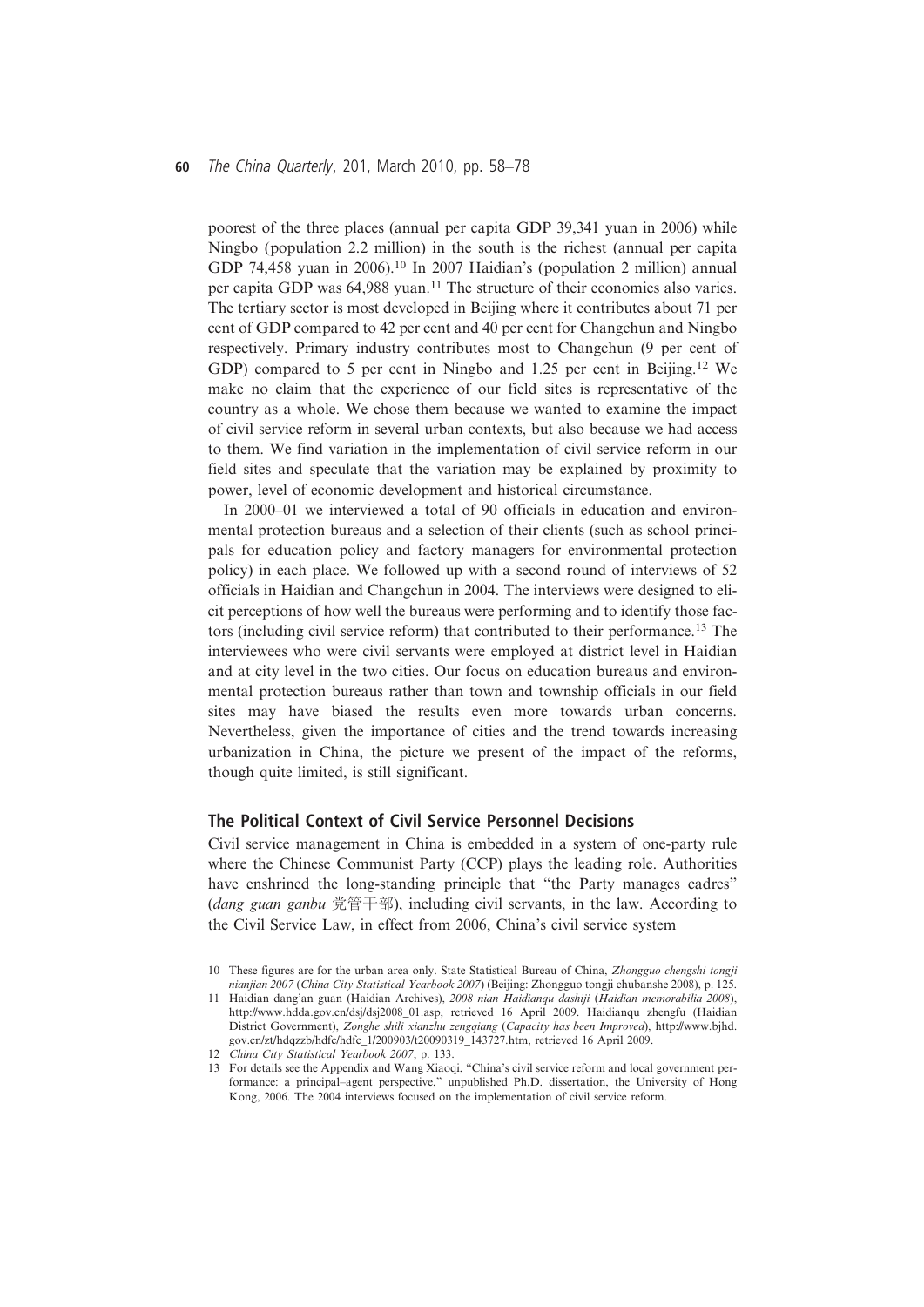shall conform to the guidance of Marxism-Leninism, Mao Zedong Thought (Mao Zedong sixiang 毛泽东思想), Deng Xiaoping Theory (Deng Xiaoping lilun 邓小平理论) and the important thought of Three Represents (san ge daibiao 三个代表), follow the basic line of the primary stage of socialism, observe the line and policies of the Communist Party of China on cadre matters and adhere to the principle that the Party exercises leadership over cadre matters.<sup>14</sup>

Civil service management policy is made by the CCP's Organization Department (OD) under the supervision of the Politburo and at the centre is implemented by the Ministry of Human Resources and Social Security (formerly the Ministry of Personnel), and in particular by the Ministry's civil service bureau. The OD tightly controls the Ministry through an eleven-member Party core group (dangzu 党组), by requiring that civil servants in the Ministry be Party members, and through a system of concurrent appointments at the leadership level that leaves the same individual holding leadership positions in both the Ministry and the OD.<sup>15</sup> Similar interlocking arrangements link the personnel bureaus and organization departments of Changchun, Ningbo and Haidian district.<sup>16</sup> Although nominally belonging to separate organizations, the Party and government for the most part operate in step on civil service management implementation matters. Conflicts occur, of course, but their locus is mostly within the Party (central–local tensions, conflicts among factions and so forth $]^{17}$  rather than between "the Party" as an organization and "the government."

Civil service personnel decisions for non-leading positions in the civil service, including selection, appraisal and so forth (discussed below) are managed and approved by the Party core group within the relevant bureau under the supervision of the organization department at the same level. Leading positions are managed according to nomenklatura authority.18 Beginning in 1993 the CCP extended the "civil service system" of personnel management to many other organizations including the CCP itself and organizations on the Central Committee-controlled nomenklatura, such as mass organizations, the legislature, the Chinese People's Political Consultative Conference and the democratic parties.<sup>19</sup> Interviews with

<sup>14</sup> Civil Service Law, article 4.

<sup>15</sup> See the Ministry of Human Resources and Social Security website http://www.mohrss.gov.cn/mohrss/ Desktop.aspx?PATH=/sy/leaders/YinWeiMin.

<sup>16</sup> By 2009 none of Changchun, Ningbo or Haidian had merged their personnel and labour and social security bureaus.

<sup>17</sup> See John P. Burns, "The Chinese Communist Party's nomenklatura system as a leadership selection mechanism: an evaluation," in Kjeld Erik Brødsgaard and Zheng Yongnian (eds.), The Chinese Communist Party in Reform (London: Routledge, 2006), pp. 33–58 for a discussion of conflict within the Party during the early 1950s and the Cultural Revolution.

<sup>18</sup> See, for example, Manion, "The cadre management system, post-Mao"; John P. Burns (ed.), The Chinese Communist Party's Nomenklatura System (Armonk: M.E. Sharpe, 1989); Burns, "Strengthening central CCP control of leadership selection"; Hon S. Chan, "Cadre personnel management in China: the nomenklatura system, 1990–1998," The China Quarterly, No. 179 (2004), pp. 703–34.

<sup>19</sup> The system was extended to the CCP in 1993, the Youth League, the Women's Federation, the Song Qingling Foundation, the NPC Standing Committee bureaucracy, the CPPCC National Committee bureaucracy, the All-China Federation of Trade Unions, the Science and Technology Association, and the Returned-Overseas Chinese Federation in 1994, the Association of Taiwan Compatriots, the Huangpu Military Academy Alumni Association, the eight democratic parties and the All China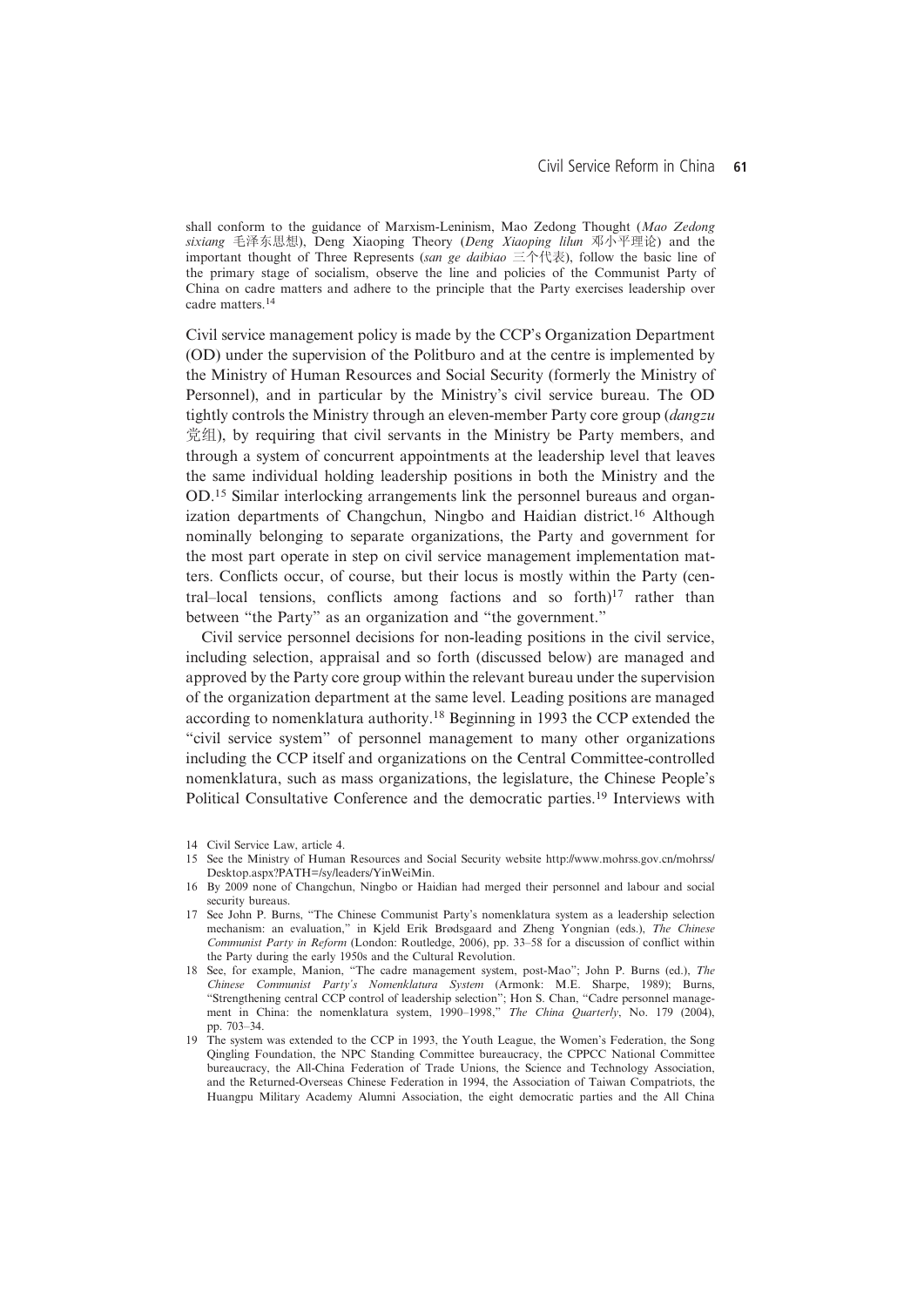## <sup>62</sup> The China Quarterly, 201, March 2010, pp. 58–<sup>78</sup>

mainland judges indicate that the judiciary and the procuratorate are also managed according to the civil service system.<sup>20</sup>

According to the Civil Service Law, Party membership is not a general requirement for becoming a civil servant.21 Nevertheless, the OD has determined that some civil service posts may be held only by Party members. The effect of this requirement is quite restrictive, especially for central-level posts.22 In recent years lists of positions and their requirements (indicating which posts are restricted to Party members) have been published on the government's website. In 2004 posts reserved for CCP members (38 per cent of a total of 1,041 vacancies on one list) tended to be in politically sensitive departments (most Central Committee departments,23 the State Council General Office, Ministry of Education, Ministry of Science and Technology, National Defence, National Minorities, Public Security, Family Planning, Securities Regulatory Commission, and the Stateowned Assets Supervision and Administration Commission) or in sensitive bureaus of ministries (the general office, policy and regulation, planning, personnel, education, social security, and public security).24 All civil service posts in the Ministry of Personnel were reserved for Party members, as were civil servants recruited into the personnel departments of all government agencies.25

The Party is spread more thinly at local levels. Even so, a locally focused list published online in 2009 reaffirms that sensitive positions in most civil servant-employing agencies are limited to Party members, including positions in personnel management, confidential document handling, investigations handling, Party work and sometimes financial administration.<sup>26</sup> There appears to be a

footnote continued

Federation of Industry and Commerce in 1995, the All-China Federation of Literature and Art Circles, the All-China Writers' Association, the All-China Journalists' Association, the All-China Staff and Workers Political Thought Work Research Association, the service units (shiye danwei) of all local Party committees, the All-China Legal Studies Association, the All-China Association for Friendship with Peoples Overseas, the All-China Foreign Affairs Studies Association, the All-China International Trade Promotion Association, and the All-China Red Cross in 1996, and the All-China Disabled People's Federation, in 1997. See Ministry of Personnel (ed.), Renshi gongzuo wenjian xuanbian (Selection of Personnel Work Documents) (various volumes) (Beijing: Renshi chubanshe, various years). 20 Interviews with Supreme People's Court judges, Hong Kong, May 2001.

<sup>21</sup> See the Civil Service Law, article 11. In 1998, officials reported that 80% of civil servants were Party members. See Zhongguo jigou, No. 7 (1998), p. 4.

<sup>22</sup> The policy in effect restricts entry to economically active Party members under the age of 28 who have a university degree.

<sup>23</sup> In 2004 the CCP International Liaison Department sought 29 new people, and reserved only one of these positions for a CCP member. The other posts were for language translators. The Intellectual Property bureau was the largest hirer on the list (132 positions) and reserved only one (a personnel functionary) for a CCP member.

<sup>24</sup> See "Zhongyang, guojia jiguan 2004 nian kaoshi luyong jiguan gongzuo renyuan he guojia gongwuyuan zhaokao jianjie" ("Recruitment brief for central and state organs recruiting organ work personnel and state civil servants"), 2004, Ministry of Personnel website http://www.mop.gov.cn, accessed 12 April 2004.

<sup>25</sup> Ibid.

<sup>26</sup> For a 2009 list see the Ministry of Human Resources and Social Security website http://www.mohrss. gov.cn/mohrss/gwy2009/UserControl/Student/StudentIndex.aspx, for a zip file of available posts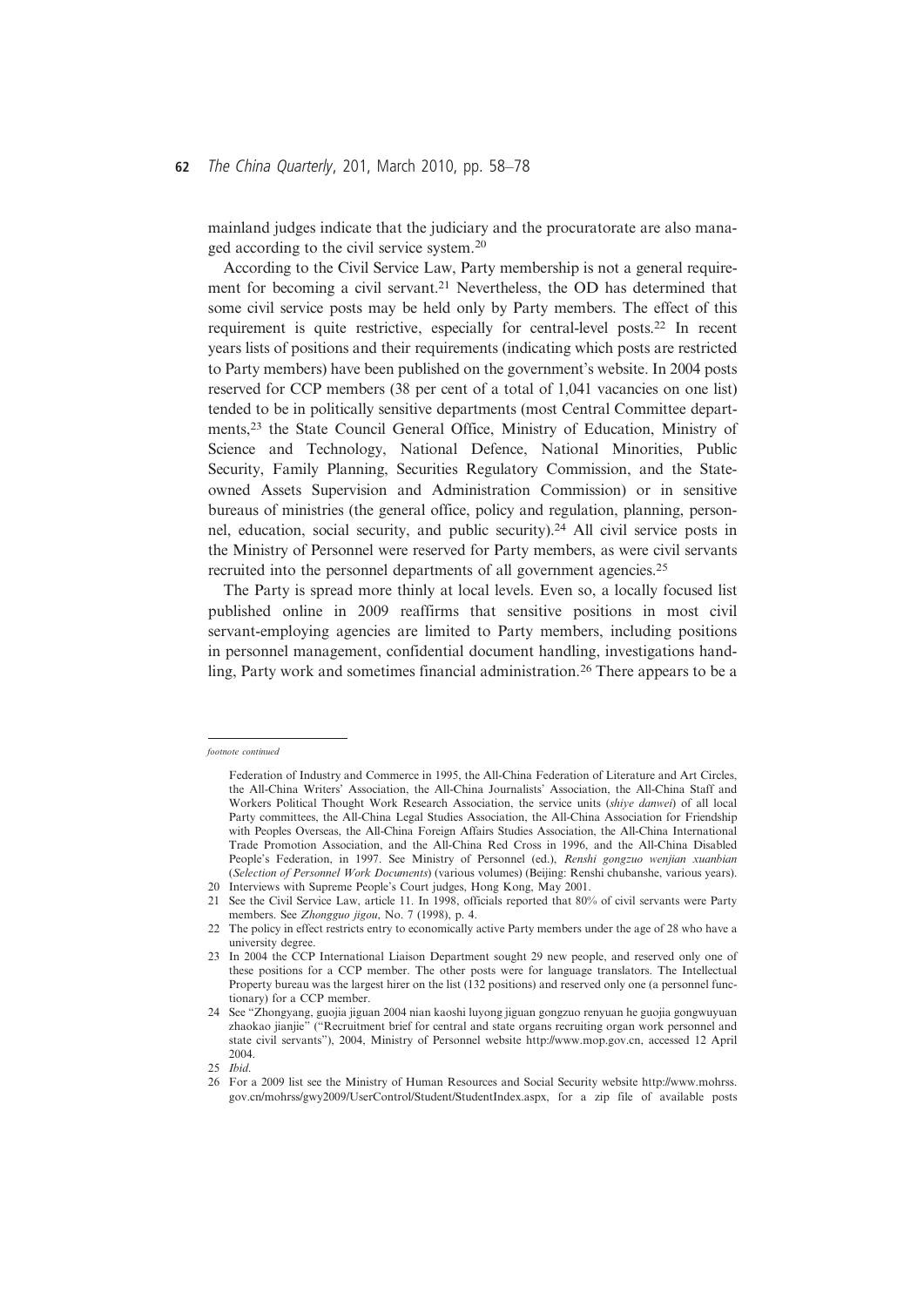good deal of variation, however. In some local customs bureaus few additional posts were reserved for Party members, while in Xiamen and Guangzhou virtually all the same posts were for CCP members only. Among local entry and exit quality inspection and supervision bureaus, only the Tianjin bureau required CCP membership for every available post. Shanghai and Guangzhou (and nearly all other local bureaus) made no such demand for the same job titles. We speculate that nearness to political power in the case of the entry and exit quality inspection and supervision bureaus was important (Tianjin is the closest port to Beijing), while a record of gross misbehaviour in the Xiamen and Guangzhou customs authorities may explain the more restrictive requirements there. Other variations are more difficult to explain. For example, out of 2,792 jobs available in "state" tax offices in various localities, only a handful required CCP membership. The same job title in one province required CCP membership but in another province did not. The effect of requiring Party membership for these jobs is, however, to restrict competition.

Our discussion of civil service reform should be seen within this context of tight Party control, restricted access and limited competition. We turn now to a discussion of selected reform policies and their impact on civil servants' behaviour.

#### Civil Service Reform Policy and Implementation

China's civil service reforms have been piecemeal and have resulted in new policies being laid over the existing Party-controlled cadre system, which was characterized by central planning, allocation of graduates to jobs through government-determined manpower plans, non-institutionalized performance appraisal and position-based  $pay.^{27}$ . The system centrally managed all whitecollar workers across the economy using uniform policies, which created various inefficiencies and failed to provide motivation. China's civil service reforms were designed to improve the performance of government-employed administrators, managers and professionals.

Civil servants serve multiple principals, including their immediate superiors, local government, central government and the public. This discussion is organized around two particularly intractable problems for managers: hidden information problems (candidates for positions seek to hide information about their true intentions and/or abilities from their potential employers) and hidden action problems (civil servants seek to hide information about their performance from

footnote continued

dispatched by central state administrative organs, service units of State Council system subordinate units that implement the state civil service system, and "other posts." Accessed 14 April 2009.

<sup>27</sup> See Doak A. Barnett, Cadres, Bureaucracy, and Political Power in Communist China (New York: Columbia University Press, 1967); Harry Harding, Organizing China: The Problem of Bureaucracy 1949–1976 (California: Stanford University Press, 1981); Lee Hong Yung, From Revolutionary Cadres to Party Technocrats in Socialist China (Berkeley: University of California Press, 1991).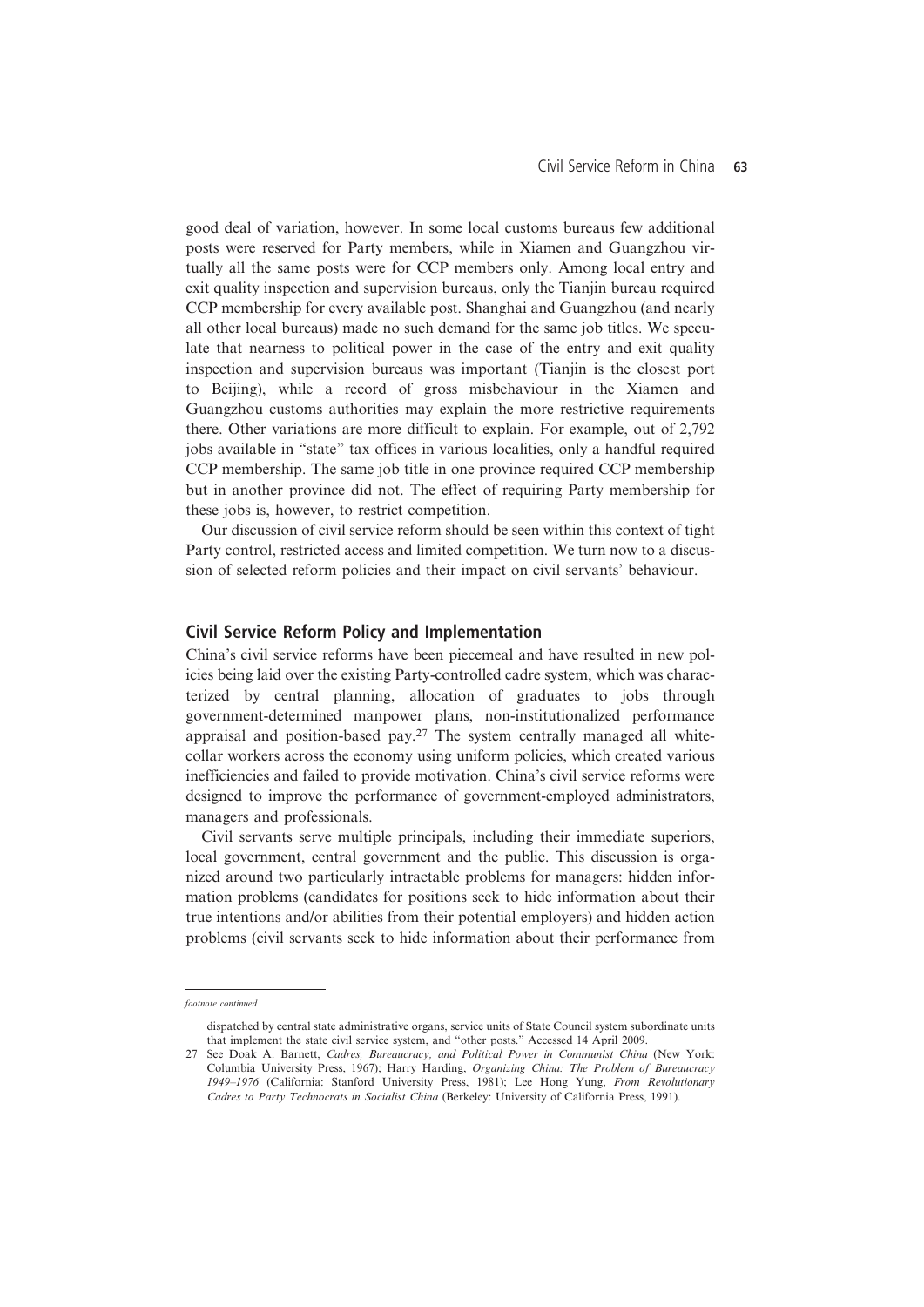#### <sup>64</sup> The China Quarterly, 201, March 2010, pp. 58–<sup>78</sup>

their superiors [immediate, local government and central government] and/or from the public). We discuss several types of reform policies on selection (a oneoff transitional selection in which cadres entered the new civil service, entry-level selection, selection on promotion), monitoring and supervision, performance appraisal, and performance-based rewards. A comprehensive discussion of civil service reform policies is beyond the scope of this article.<sup>28</sup> We seek only to illustrate key strategies that the CCP has used to address these problems and their impact on the behaviour of civil servants.

#### The Hidden Information Problem

Reform policies have focused on attempts to discover more information about candidates' abilities, aptitudes and intentions, information which utility maximizing candidates might seek to hide from an employer.29 The reforms included two types of screening to reveal more information: a one-off exercise designed to screen out shirkers during the transition to the new civil service system, and regular screening associated with entry-level and promotion selection exercises.

In the mid to late 1990s a one-off exercise was carried out throughout the country to reveal under-performers. The government required current position holders to sit examinations to transfer to the new civil service within the first three years of the new arrangements. By September 1997, the expected completion date for establishing the new system, all provincial-level governments had reportedly complied, but only 85.4 per cent of prefecture-level governments, 55.4 per cent of county level governments and "some" town and township governments had completed the task.<sup>30</sup>

Data from our field sites indicate that many localities probably failed to screen out under-performers. In Beijing's Haidian district, for example, only 0.3 per cent of officials failed to be transferred to the new competitive service (see Table 1). In Ningbo city, apparently somewhat more discriminating, 97.6 per cent of 19,029 officials were screened in to the new service.<sup>31</sup> Although authorities provided for a one-time only exercise, they probably failed to identify many underperformers. We suggest that informal norms that called on supervisors to take care of the welfare of co-workers undermined the reform. The decision to leave the screening method to the discretion of local governments<sup>32</sup> may have enabled

- 30 Chou Kwok Ping, "Civil service reform in China, 1993–2001," p. 218.
- 31 Personnel Bureau of Ningbo City (ed.), Ningbo shi guanyu shixing guojia gongwuyuan zhidu de zicha baogao, (Internal Investigation on the Implementation of China's Civil Service System in Ningbo City) (Ningbo, 1999).

<sup>28</sup> For civil service reform policies see Chan and Li, "Civil service law in the People's Republic of China," pp. 383–98.

<sup>29</sup> See Paul Milgrom and John Roberts, Economics, Organization and Management (Upper Saddle River, NJ: Prentice-Hall, 1992).

<sup>32</sup> See Ministry of Personnel, Guojia gongwuyuan zhidu shishi fang'an (Implementation Plan of China's Civil Service Reform) (Beijing: Ministry of Personnel, 1994); Li Ruhai and Zeng Yuming, Ganbu xiang gongwuyuan guodu shiwu (A Practical Handbook of Civil Service Transition) (Beijing: China Personnel Press, 1994), p. 163.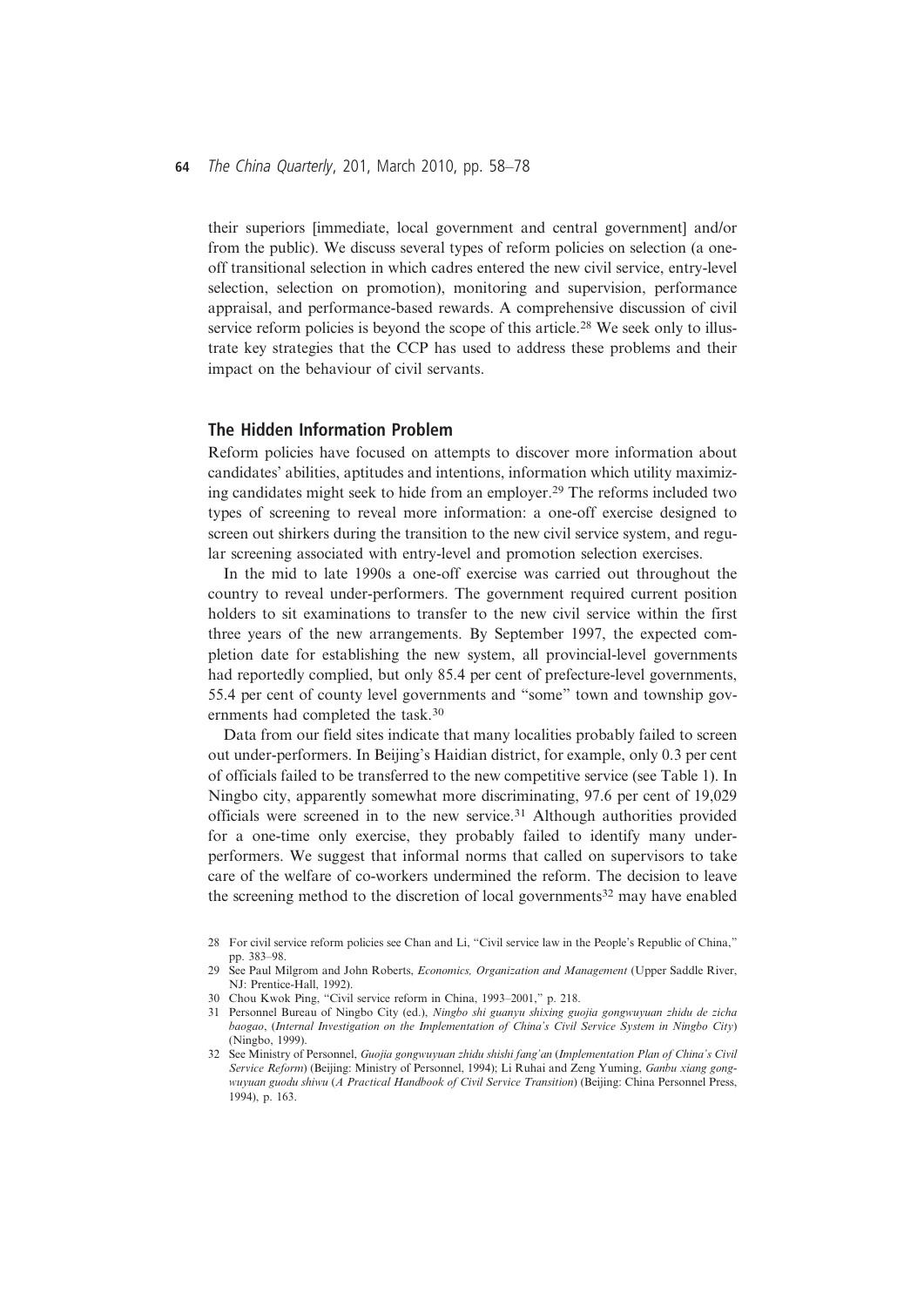| <b>Action</b>                                                          | <b>Number</b> | $\frac{0}{0}$ |
|------------------------------------------------------------------------|---------------|---------------|
| Direct transfer (no exam)                                              | 2,432         | 81.2          |
| Transferred through exam                                               | 395           | 13.2          |
| Delayed transfer                                                       | 92            | 3.1           |
| Transferred through "administrative investigation" ( <i>shenpi</i> 审批) | 68            | 2.1           |
| Failed to transfer                                                     | 9             | 0.3           |
| Total                                                                  | 2.996         | 100.0         |

## Table 1: Transfer Method, Beijing's Haidian District, 1997

Source

Source: Haidian District Personnel Bureau 1998.

supervisors to maintain social harmony at the expense of efficiency in the work place.

The timing of the one-off exercise also varied. Haidian, designated a "trial point" (shidian 试点) in civil service reform in 1992, completed all transition work by December 1996.<sup>33</sup> The two cities started later (Changchun in November 1994 and Ningbo in July 1995) and not surprisingly completed later (Changchun in 1996, except for the police, and Ningbo in December 1998).<sup>34</sup> Given Haidian's proximity to power we expected earlier compliance, even though its rank (prefecture-level) is below the rank of the other field sites. Implementation of civil service reform is usually a top-down exercise.

Officials set up an annual nationwide civil service entry-level selection system for undergraduates, postgraduates and "members of society." According to the process, candidates apply for a specific post (posts are now listed individually online). The employing agency checks that candidates have met the minimum requirements – such as age, educational level, gender in some cases, Party or youth league membership – and then sends those who qualify approval to sit the exam. The next stage involves more in-depth investigation of successful candidates, including interviews and perhaps specialist exams. The entire process is managed by the Party core group of the employing agency, implemented by the employing agency's personnel unit and overseen by the CCP organization department at that level. By 2009 more than 775,000 people were competing for some 13,500 centrally managed jobs, an indication of the competitive nature of the formal civil service selection process (see Table 2). Not surprisingly given the competition, authorities have uncovered cases of abuse (for example, officially over 1,000 cases of exam cheating in 2008 alone).<sup>35</sup> They have increased

34 Personnel Bureau of Ningbo City, Internal Investigation; Changchun Personnel Bureau (ed.), Changchun shi jigou gaige yu gongwuyuan zhidu gaige wenjian ziliao huibian (Collection of Documents on Changchun's Implementing Institutional Reform and Civil Service Reform) (Changchun, 1997).

35 South China Morning Post, 20 January 2009.

<sup>33</sup> Personnel Bureau of Haidian District, Haidian qu guanyu guojia gongwuyuan zhidu zhifa jiancha de zicha baogao (Internal Investigation on the Implementation of the Civil Service System in Haidian District) (Haidian: 1998). Note that by 1997, 92 officials were permitted to delay transfer to the new system, presumably to permit them to become better prepared for the exam, or they were about to retire, or about to be transferred out.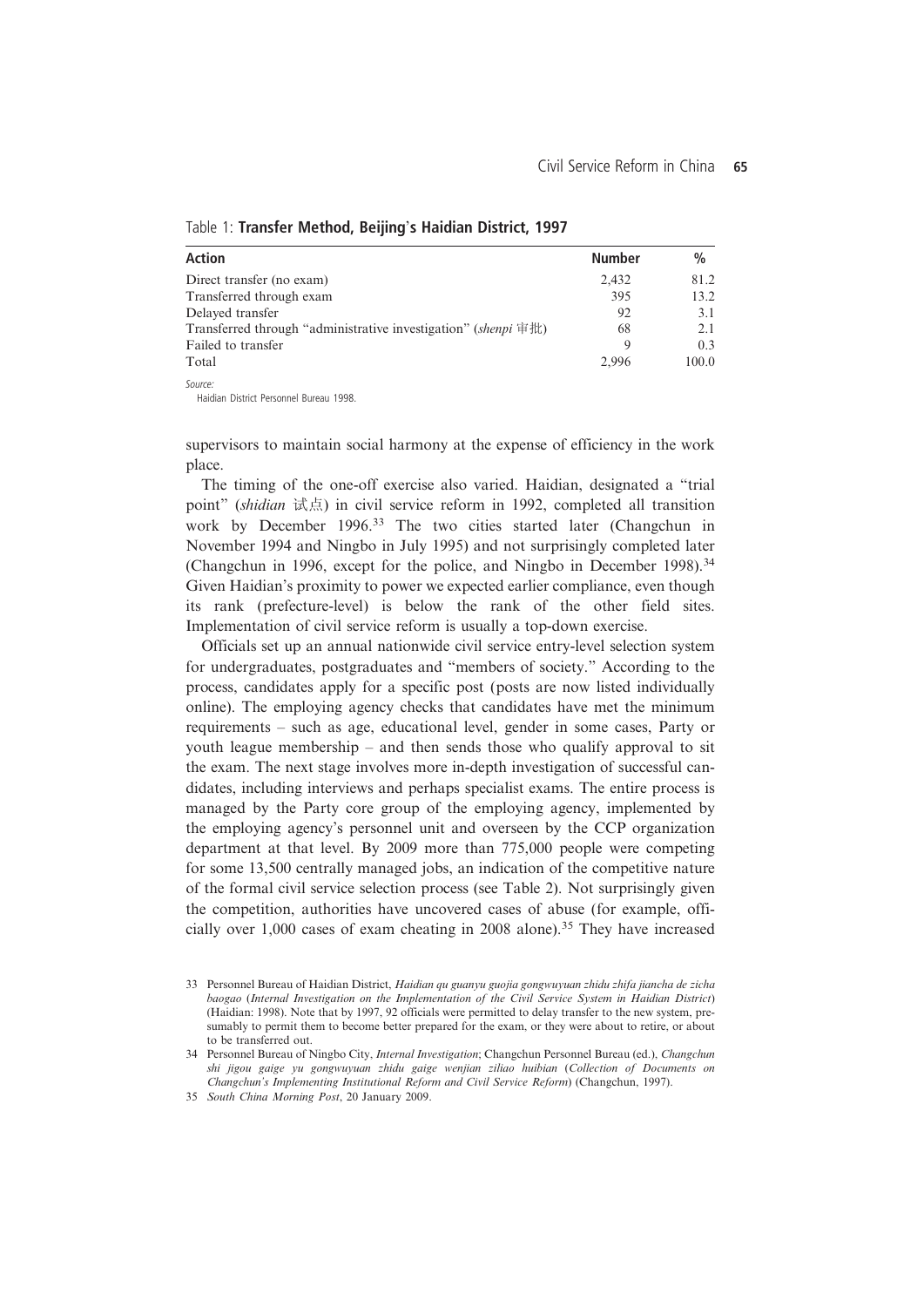| Year | No. of applicants (A) | No. of vacancies (B) | Ratio of A to B |
|------|-----------------------|----------------------|-----------------|
| 1994 | 4,306                 | 440                  | 9.8             |
| 1995 | 6.726                 | 490                  | 13.7            |
| 1996 | 7.160                 | 737                  | 9.7             |
| 1997 | 8,850                 | NA                   | <b>NA</b>       |
| 2001 | 32,904                | 4,500                | 7.2             |
| 2002 | 62,268                | 4,800                | 13.0            |
| 2003 | 87,772                | 5,400                | 16.3            |
| 2004 | 140,184               | 8,000                | 17.5            |
| 2005 | 406,000               | 8,622                | 46.9            |
| 2006 | 535,574               | 12,724               | 42.1            |
| 2007 | 356,300               | 12,725               | 28.0            |
| 2008 | 637,344               | 13,278               | 48.0            |
| 2009 | 775,000               | 13,500               | 57.4            |

Table 2: Number of Vacancies and Applicants for Centrally-managed Civil Service Positions, 1994–2009

 $M \cap t \circ$ 

......<br>Centrally-managed posts include posts in the central government and posts managed by central institutions (Customs, People's Bank of China, etc.). The number of applicants includes both undergraduates/postgraduates and those openly recruited from society. Source

Source: Interviews, Ministry of Personnel 22 July 1996, 12 August 1999 and 19 March 2004. Posts advertised in 2005 for 2006 recruitment http://www.china.com.cn/chinese/MATERIAL/1014867.htm, accessed 31 October 2005; "Half a million Chinese compete to become civil servants," Xinhua, 21 November 2006; "National civil servants exam question and answer," Zhongguowang, http://big5.china. com.cn/education/zhuanti/pta/txt/2008-10/13/content\_16604619.htm, accessed 23 February 2009; "Number of applicants for national civil servants exam reaches historical high," Sohu, http://learning.sohu.com/20081119/n260721601.shtml, accessed 23 February 2009.

the scope of competition somewhat by removing barriers such as the requirement for an urban residency permit (*chengshi hukou* 城市户口) for some posts.

In our fieldwork Haidian began recruiting openly among undergraduates and in society generally in May 1993, several years before the existing staff in the Haidian government had completed the transition to the new system. Ningbo and Changchun both began recruiting openly in 1996. Again, Haidian's proximity to power may explain the early start.

Civil service reforms also included the introduction of more competitive promotion exercises to encourage hard work and to provide further information to employers about a candidate's aptitude for higher-level responsibilities.<sup>36</sup> The formal process could include examinations, peer evaluations and audits. At the central level, some ministries put candidates for promotion through intensive evaluation. In 2004, for example, to fill four bureau chief positions, the Ministry of Personnel first advertised the vacancies internally. About 100 people applied, of whom 60 were found to be qualified. They then sat an English-language examination. Based on the results of the examination and an

<sup>36</sup> On promotion to leadership positions see Zhonggong zhongyang guanyu yinfa "Dangzheng lingdao ganbu xuanba renyong gongzuo tiaoli" ("Regulations on the work of selecting and appointing leading Party and government cadres"), in Ministry of Personnel (ed.), Renshi gongzuo wenjian xuanbian (Selection of Personnel Work Documents), Vol. 25 (Beijing: Renshibu zhengce faguisi, 2003), pp. 8–27; and the Civil Service Law, articles 43–47.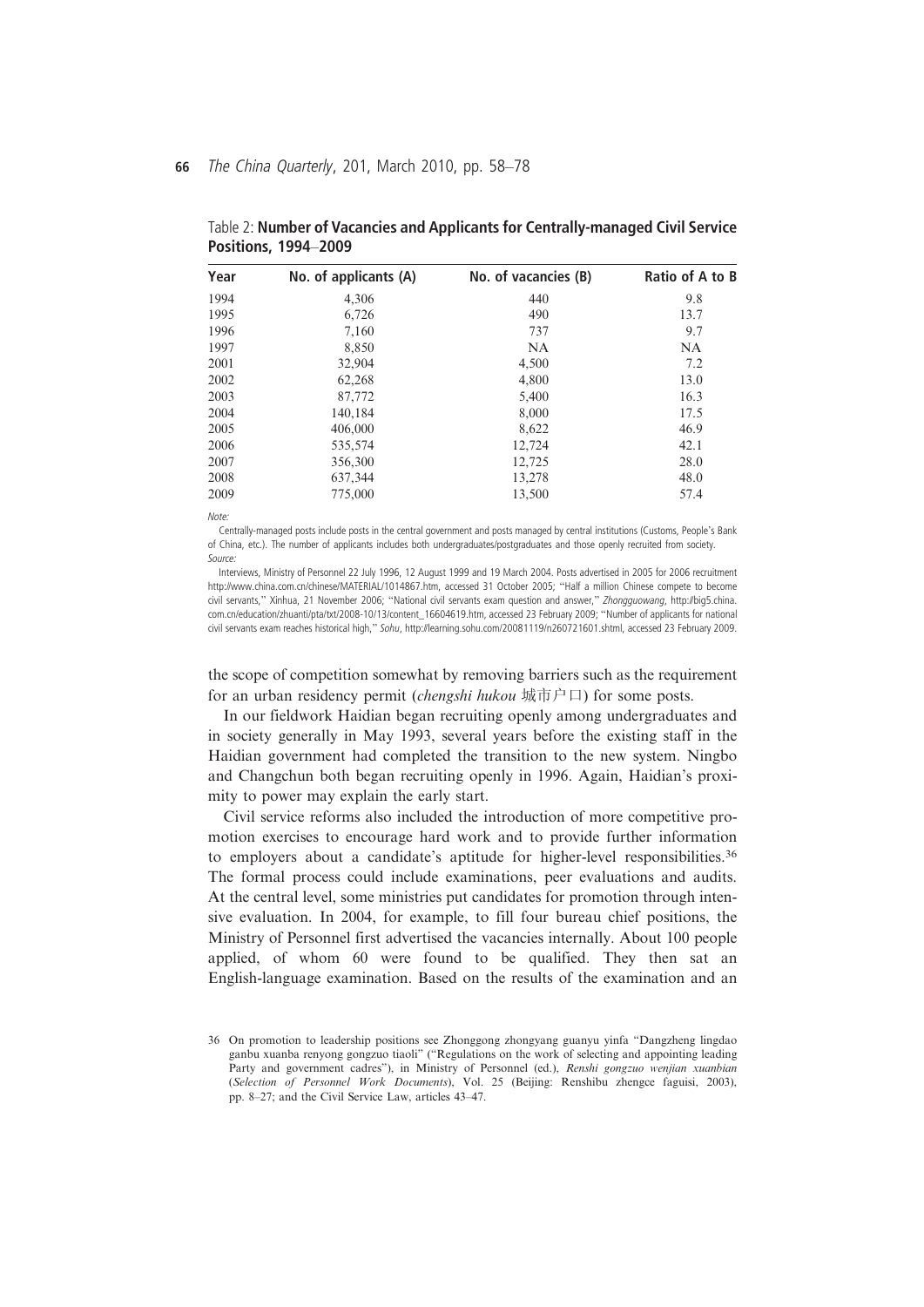evaluation of their performance, 31 were short-listed. The candidates visited a township within Beijing municipality and studied an exhibit that detailed the development of the township. They then wrote a paper analysing the township's development. Twelve candidates passed this stage and were interviewed by the Minister and several vice-ministers. In the interview, candidates were given a problem and 30 minutes to prepare to answer questions on how to handle it. The Party core group then selected four for promotion from among the eight who passed this stage.<sup>37</sup> All candidates in this case were Party members in a process managed by the Party core group. Although such practices are probably most common at the central level, some kind of competitive promotion exercises have also been used by local governments.<sup>38</sup>

Authorities also carry out "peer evaluations" (minzhu pingyi 民主评议) and audits of previous performance to narrow the field in promotion exercises.<sup>39</sup> We speculate that use of peer evaluations has undermined supervisory use of punishments, including dismissals, to control subordinate behaviour: from 1996 to 2003 authorities nationwide dismissed only about 2,000 civil servants each year.<sup>40</sup> Because supervisors must go through peer evaluation in preparation for promotion, their subordinates become stakeholders. As a result, supervisors avoided using punishments for fear that their subordinates would renege during the peer evaluation. This may explain why institutionalized punishment practices have not constituted a real deterrent for subordinates since the government adopted peer evaluations.

China's reforms have been undermined from at least two sources. First, authorities demanded that local governments implement other policies that have negated or lessened the impact of the reforms. Beginning in 1998, for example, personnel authorities carried out a nationwide downsizing exercise that effectively prohibited many local governments from hiring recruits through the new competitive process. Our data show that education bureaus were affected by this campaign, which precluded them from recruiting new staff for much of the period reviewed here.41 Moreover, throughout the period central authorities required local governments to provide employment for demobilized soldiers who became civil servants without going through a competitive selection process. From 1998 to 2001 Haidian district government only recruited 24 new civil servants through the competitive system, but employed at least 215 demobilized

<sup>37</sup> Personal communication from a participant, Beijing, 19 March 2004.

<sup>38</sup> See Renmin news, http://edu.people.com.cn/GB/22223/3786292.html; http://www.2ed.cn/Article-52-8510. shtml; http://news.people.com.cn/GB/37454/37460/4956108.html; http://www.guangzhou.gov.cn/node\_392/ node\_393/node\_398/2005-10/112942805473864.shtml, accessed 14 April 2007.

<sup>39</sup> At local level, see Maria Edin, "State capacity and local agent control in China: CCP cadre management from a township perspective," The China Quarterly, No. 173 (2003), pp. 35-52.

<sup>40</sup> Zhang Bolin, Tuijin ganbu renshi gongzuo kexuehua, minzhuhua, zhiduhua de zhongda jucuo (Great Measures to Make Cadre Personnel System more Scientific, Democratic and Institutionalized) from http://www.mop.gov. cn/Desktop.aspx?PATH=rsbww/sy/xxll&Gid=36796243-b120-477e-9c3e-bcab0545fd88&Tid=Cms\_Info, accessed 7 April 2006.

<sup>41</sup> See Wang Xiaoqi, "China's civil service reform and local government performance."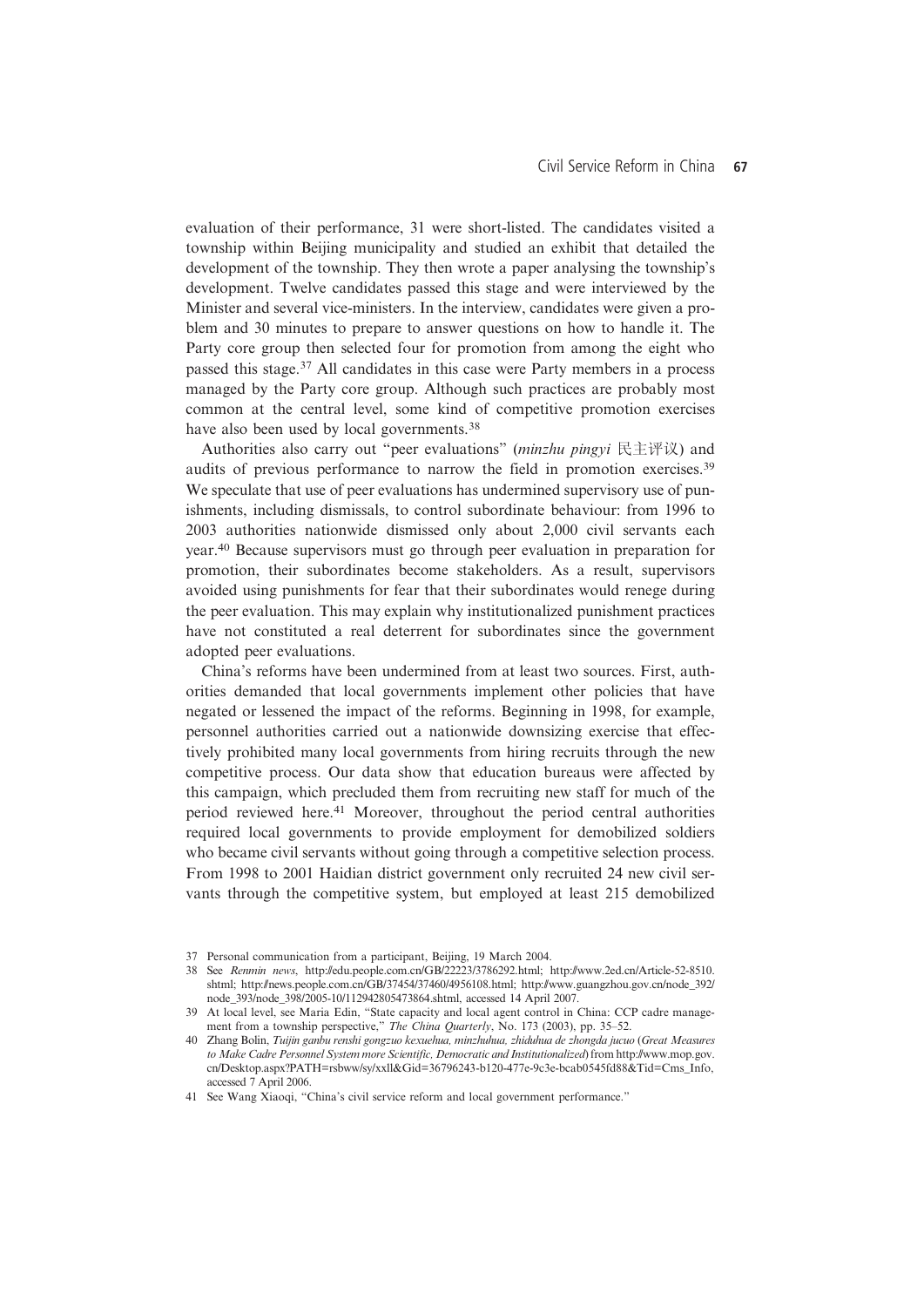| Year |                 |        |                       | <b>Type of Employer</b> |                    |                                          |
|------|-----------------|--------|-----------------------|-------------------------|--------------------|------------------------------------------|
|      | Total<br>number | Female | Party-state<br>organs | <b>Service</b><br>units | <b>Enterprises</b> | New developing<br>area (shiyanqu<br>试验区) |
| 1995 | 66              | 25     | 26                    | 21                      | 3                  | 16                                       |
| 1996 | 96              | 37     | 48                    | 20                      | 8                  | 20                                       |
| 1997 | 111             | 48     | 69                    | 22                      | 3                  | 17                                       |
| 1998 | 137             | 58     | 69                    | 37                      | 12                 | 25                                       |
| 1999 | 187             | 80     | 45                    | 95                      | 16                 | 31                                       |
| 2000 | 178             | 64     | 61                    | 78                      | 3                  | 36                                       |
| 2001 | 97              | n.a.   | 40                    | 48                      | 9                  | $\Omega$                                 |

Table 3: Demobilized Soldiers Transferred into Beijing's Haidian District, 1995–2001

Source

Personnel Bureau of Haidian District, June 2002.

soldiers in various agencies (Table 3). From 1997 to 1999 Ningbo absorbed 1,273 demobilized soldiers into city, county and township government, who then made up about 6.9 per cent of Ningbo's civil service.<sup>42</sup> Downsizing and accommodating demobilized soldiers stalled the implementation of a key civil service reform initiative.

An additional problem was the use by local governments of informal screening criteria to select civil servants, such as the ability to pay. Relatively large numbers of official positions, mostly at district and county levels, have been filled through corruption.<sup>43</sup> In the late 1990s, officials sold scores of government jobs in Wenzhou 温州 city, Zhejiang, Pizhou 邳州 county, Jiangsu, Beihai 北海 city, Guangxi, Huaibei 淮北 city, Anhui, Tieling 铁岭 city, Liaoning, Guangfeng  $\Gamma \neq$  county, Jiangxi, and in Heilongjiang province.<sup>44</sup> Even central and

<sup>42</sup> Personnel Bureau of Ningbo City, Internal Investigation.

<sup>43</sup> For scholarly studies of corruption in China see Chan Kin-man, "Corruption in China: a principal– agent perspective," in H.K. Wong and Hon S. Chan (eds.), Handbook of Comparative Public Administration in the Asia-Pacific Basin (New York: M. Dekker, 1999), pp. 299–324; Ting Gong, The Politics of Corruption in Contemporary China: An Analysis of Policy Outcomes (Westport, CN: Praeger, 1994); Ting Gong, "Jumping into the sea: cadre entrepreneurs in China," Problems of Post-Communism, Vol. 43, No. 4 (1996), pp. 26-34; Ting Gong, "Forms and characteristics of China's corruption in the 1990s: change with continuity," Problems of Post-Communism, Vol. 30, No. 3 (1997), pp. 277–88; Ting Gong, "Corruption and local governance: the double identity of Chinese local governments in market reform," The Pacific Review, Vol. 19, No. 1 (2006), pp. 85–102; Lu Xiaobo, Cadre and Corruption: the Organizational Involution of the Chinese Communist Party (Stanford, CA: Stanford University Press, 2000); Melanie Manion, Corruption by Design: Building Clean Government in Mainland China and Hong Kong (Cambridge, MA: Harvard University Press, 2004); Sun Yan, Corruption and Market in Contemporary China (Ithaca, NY: Cornell University Press, 2004); Yong Guo, "Corruption in transitional China: an empirical analysis," The China Quarterly, No. 194 (2008), pp. 349–64.

<sup>44</sup> Renmin ribao (People's Daily), 24 March 1998, in FBIS-CHI-98-097, 7 April 1998; China Daily in South China Morning Post, 22 September 1998; Xinhua, 29 October 1998, in FBIS-CHI-98-310, 6 November 1998; Sing tao jih pao (Sing Tao Daily) (Hong Kong), 13 May 1998, in FBIS-CHI-98-133, 13 May 1998; Ming Pao (Hong Kong), 28 October 1998, in FBIS-CHI-98-301, 28 October 1998; and Liaowang (Outlook), 10 March 1997, in FBIS-CHI-97-071, 10 March 1997.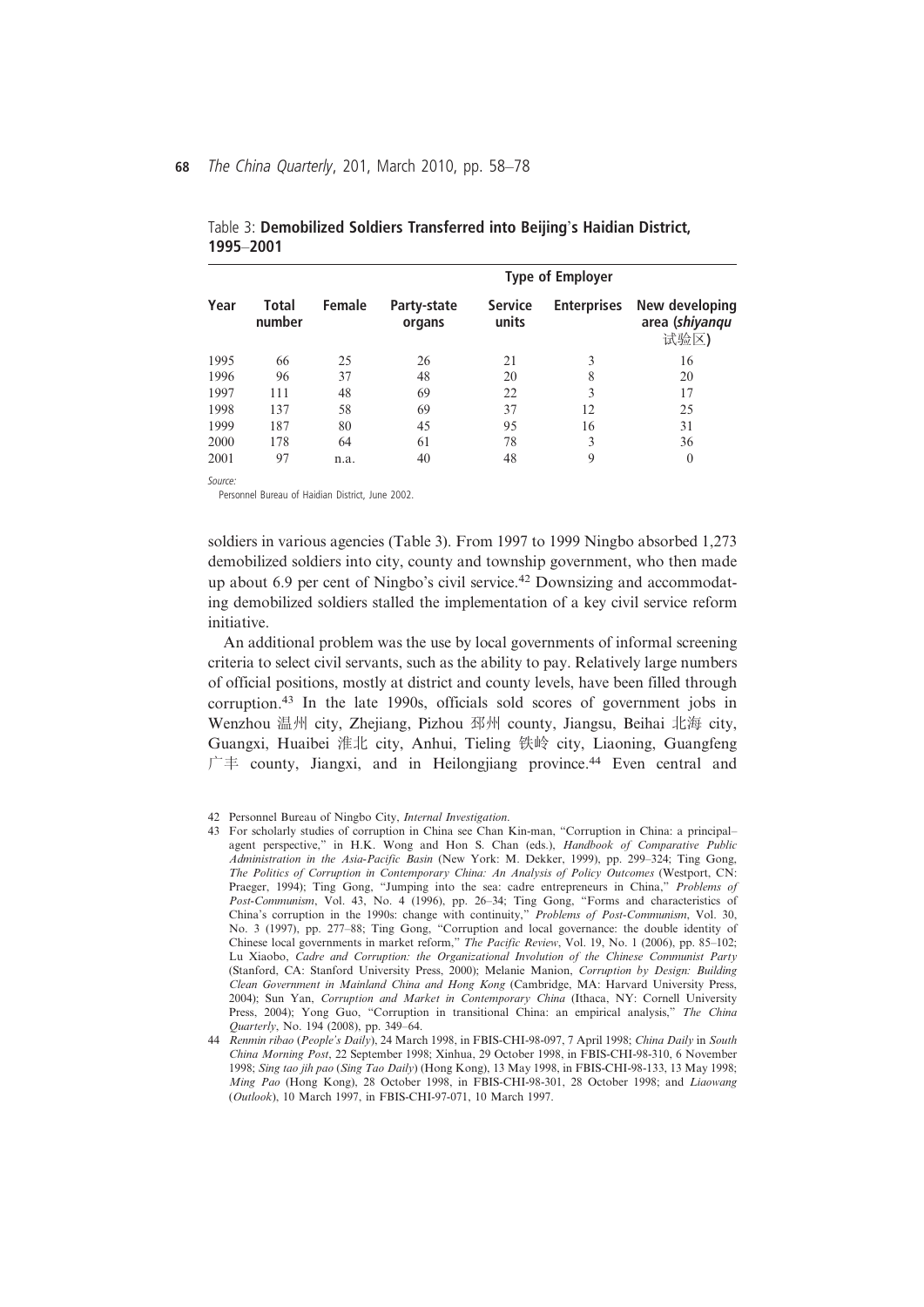provincial-level leaders sold government posts. They included former National People's Congress vice-chairman Cheng Kejie 成克杰, executed in 2000 for corruption.<sup>45</sup> In June 2004 the former head of the Jiangsu provincial CCP Organization Department was dismissed for soliciting 100 million yuan in bribes from lower-ranking officials seeking promotion.46 Given the centralized nature of personnel decision making in China and that so senior an official in such a sensitive post was able to sell government posts for many years, it is likely that the practice was widespread throughout Jiangsu province. The former governor of Hubei province, Zhang Guoguang 张国光, was convicted in December 2004 of accepting more than 300,000 yuan for helping individuals win promotions in Shenyang 沈阳. In November 2004 a district head in Sichuan's Nanchong 四 川 南充 city was dismissed for selling 61 departmental posts between 1999 and 2003. In March 2005 the former Party secretary of Heilongjiang's Suihua 绥化 city went on trial for accepting bribes from 18 people between 1992 and 2002 to secure their promotions. In all 260 officials were caught in this case. In May 2005 the Party secretary in charge of personnel in Guangdong's Heyuan 广东 河源 city was convicted of selling posts from 1992 to 2003.<sup>47</sup> In these cases corrupt superiors sought not only to enrich themselves but also to recruit new subordinates into their corrupt enterprises.

Sun Yan suggests that the sale of government posts was particularly prevalent in poor areas where alternative income sources were scarce.48 This may have characterized the 1990s, but more recent data indicate that opportunity may also play a significant role.49 We have identified certain functions the carrying out of which may have provided civil servants with opportunities to collect rents from the public, and thus to recoup the sums they paid for their position. We classify these as "wet" functions (Table 4). Civil servants know that in these positions they will be able to obtain a return on their investment in purchasing an office, the price of which we speculate varies depending on the income-earning power of the position, bid up perhaps by the increasing competition of the civil service reforms.<sup>50</sup> Press reports indicate that a junior position in a city-level planning and resource bureau in Liaoning province in 2005 cost from 30,000 to 50,000 yuan.<sup>51</sup> As Sun points out, if top leaders sell posts, as we speculate they do in "wet" agencies, they may use the more rigorous selection policies to obtain information on the willingness of candidates to engage in corrupt

- 45 See Wenhui bao [Hong Kong], 1 August 2000.
- 46 Qingdao News, http://www.qingdaonews.com/gb/content/2006-01/25/content\_5949521.htm, accessed 13 April 2007.
- 47 Xinhua News, http://news.xinhuanet.com/legal/2004-02/24/content\_1329525.htm; http://news.xinhuanet.com/newscenter/2004-11/10/content 2197953.htm; http://www.hli.xinhuanet.com/zfzq/2006-03/23/ http://www.hlj.xinhuanet.com/zfzq/2006-03/23/ content\_6553880.htm; http://news.xinhuanet.com/legal/2005-05/10/content\_2939557.htm, accessed 13 April 2007.
- 48 Sun Yan Corruption and Market in Contemporary China, p. 146.
- 49 See Yong Guo, "Corruption in transitional China," p. 358, who argues that corruption reflects institutional loopholes and institutional failure.
- 50 We are grateful to a reviewer for suggesting this interpretation.
- 51 South China Morning Post, 25 March 2005. See also SCMP, 29 April 2005.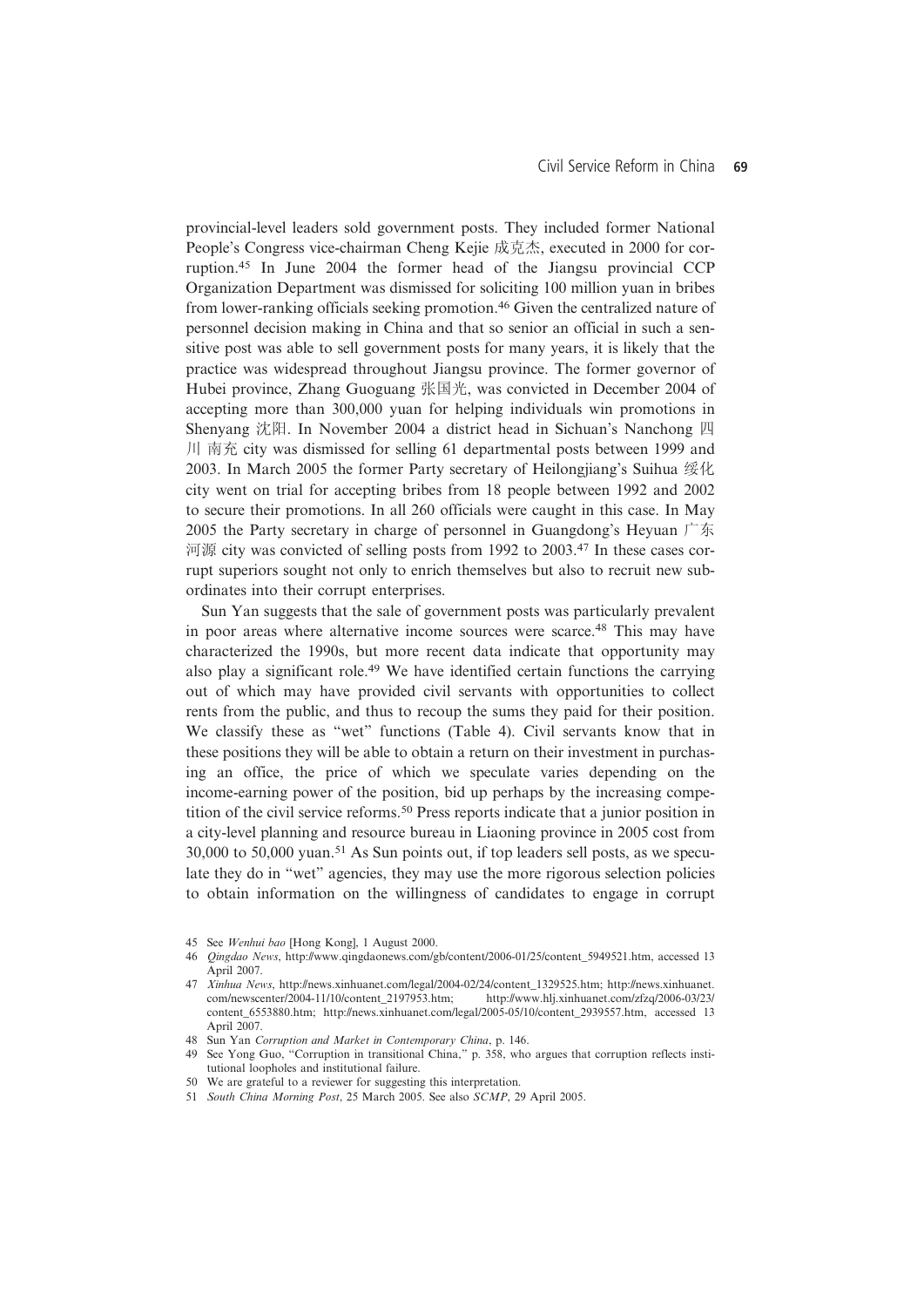## Table 4: "Wet" Functions

Administration (procurement) Banks (loans) Communications/transport (licenses) Construction (approvals) Customs (import tariffs) Drugs (approvals) Education (inspections; textbook approvals) Environmental protection (inspections; levying fines) Forestry (forestry sales) Industry and commerce (inspections; licensing) Labour safety: mines (inspections; levying fines) Land and natural resources (zoning approvals) Personnel/organization (promotions) Planning (land use; investment approvals) Population control (birth certificate) Press and publications (licensing; approvals) Public security/judiciary/people's armed police/courts (investigation and case outcomes) Securities regulation (listings; discipline) Social security/pensions (investments) Tax (fines) *Source* 

Authors' data base.

practices. In this kind of environment a more competitive civil service may actually drive the price of posts up, making corruption even worse.

The cumulative impact of these practices has meant that significant numbers continue to enter the civil service through non-competitive means.<sup>52</sup>

## The Hidden Action Problem

Reformers have also sought to improve civil servants' performance through tighter monitoring and supervision, and attempting to align the incentive systems of superiors and subordinates in the pursuit of official policies.<sup>53</sup> We argue that efforts to impose tighter discipline and control on civil servants have been relatively ineffective.

Civil service reform has focused on strengthening monitoring mechanisms. Such mechanisms include surveillance such as the "supervisor responsibility system" (shouzhang fuzezhi 首长负责制) and systems of reporting on the fulfilment (or not) of targets set for local government that cover a wide array of activities.<sup>54</sup>

- 53 See Civil Service Law chapter 5 (Appraisal), chapter 9 (Disciplinary Action), articles 83 to 85 (Dismissal) and chapter 12 (Salary, Benefits and Insurance). Civil service management authorities share responsibility for monitoring and supervising civil servants with the CCP's disciplinary inspection commission system, audit, public security, the judiciary and the procuratorate.
- 54 Susan H. Whiting, Power and Wealth in Rural China: the Political Economy of Institutional Change (Cambridge: Cambridge University Press, 2000); Edin, "State capacity and local agent control."

<sup>52</sup> A Ministry of Personnel staffer estimated that in 2002 some 38% of new appointments came in through non-competitive means. Interview, 19 March 2004.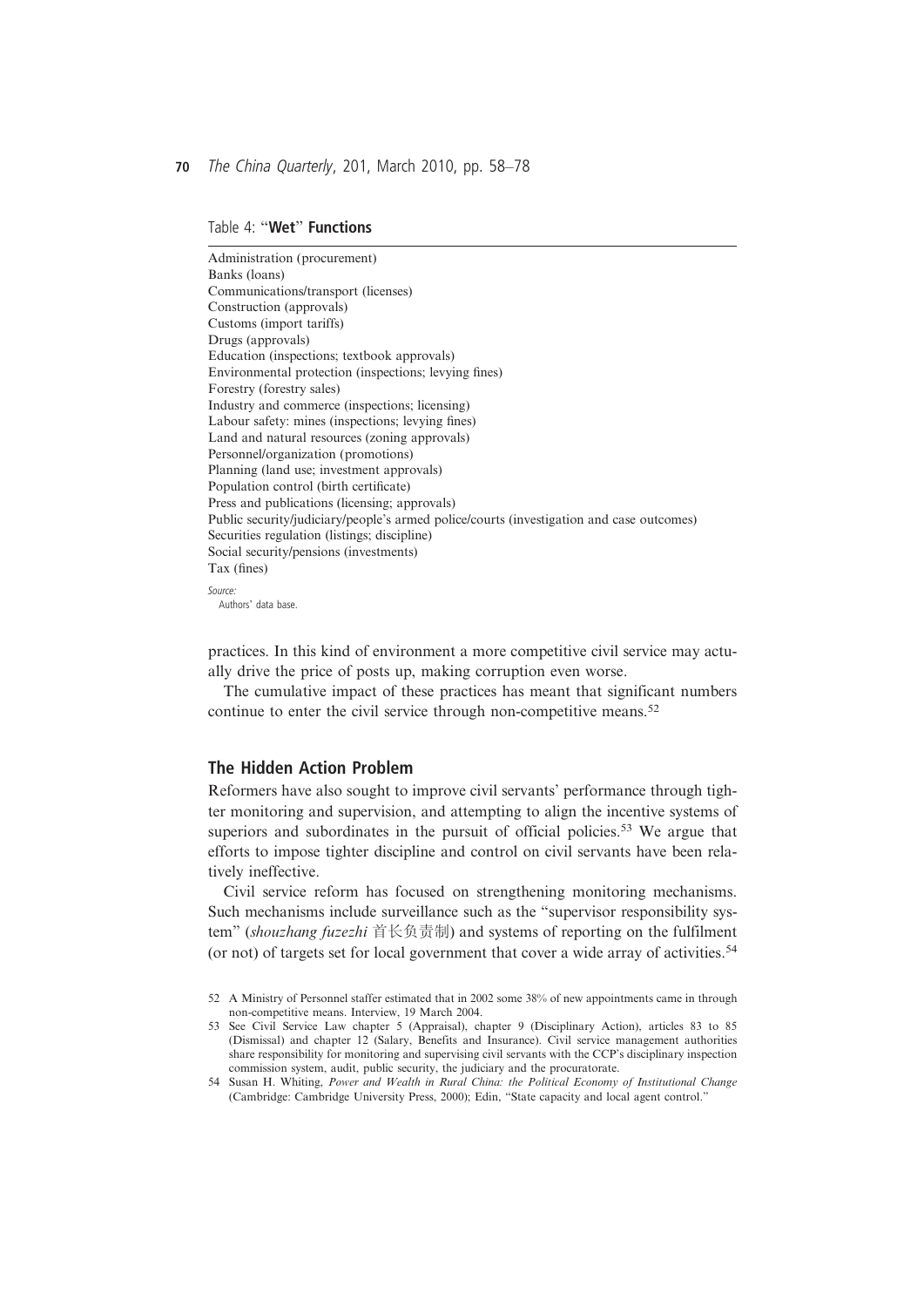Monitoring systems also focus on individual performance. China's reforms have been characterized by formal improvements in these areas. As shown above, however, effective institutions to control the sale of government posts are apparently weak.

The widespread and endemic nature of corruption in China is an indication of the weakness of the civil service reforms monitoring and supervisory system.<sup>55</sup> In the notorious Xiamen smuggling case,<sup>56</sup> civil servants colluded with a corrupt businessman Lai Changxing 赖昌星 to defraud the public. Involved in this case were 360 Party and government officials, two at ministerial level, 26 at bureau level and 86 at division level.57 This extensive network of officials (mainly from the customs, public security, state security, local commodity inspection bureau and port administration, and some even from the military) took bribes from the smuggling group in exchange for approval and protection of the smuggling companies to get their goods into the country. The Xiamen scandal shows that corruption networks have been able to take over government agencies completely. Lai was known as "the underground director" of the Xiamen customs bureau, and his approval was necessary before promoting, removing or transferring officials within the customs office. Other smugglers even paid Lai a "customs inspection fee" so that their goods would not be detained by Xiamen customs or border control officials.<sup>58</sup>

Officials in our field sites were also corrupt. In 1999, the former Party secretary of Ningbo city, Xu Yunhong 许运鸿, was convicted of colluding with criminals and diverting public money for personal use.59 In 2004, Changchun authorities punished 1,250 officials for corruption. Of these, 52 were at or above division level: one at bureau level, five at deputy bureau level and 46 at division level. Fifty-four of the 1,250 received prison sentences and others had their administrative rank and Party membership removed.60 In 2007 Haidian district head, Zhou Liangluo 周良洛, was arrested for participating in illegal real estate deals.<sup>61</sup> In this regard the experience of officials in our field sites was apparently not atypical.

Given the low probability of being prosecuted (from 1993 to 1998 fewer than half of the corruption cases being investigated led to criminal charges being filed and only 6.6 per cent of these led to officials being sentenced<sup>62</sup>), engaging in

<sup>55</sup> See Manion, Corruption by Design; Yong Guo, "Corruption in transitional China."

<sup>56</sup> See Shawn Shieh, "The rise of collective corruption in China: the Xiamen smuggling case," Journal of Contemporary China, Vol. 14, No. 42 (2005), pp. 67–91.

<sup>57</sup> Zhang Xianhua et al., Feng bao: chachu xiamen teda zousi an jishi (Violent Storm: A Record of the Investigation and Prosecution of the Extraordinary Xiamen Smuggling Case) (Beijing: Zuojia chubanshe, 2001), p. 239.

<sup>58</sup> Qin Jie, Zhai Wei and Wu Jing, "Justice forever prevails over evil – on investigations into Xiamen's sensational smuggling case (Parts 1, 2 and 3)," in FBIS-CHI-2001-0223, 25 July 2001.

<sup>59</sup> See BBC News: http://news.bbc.co.uk/2/hi/asia-pacific/455942.stm, accessed 30 April 2007.

<sup>60</sup> See: http://www.zxxw.gov.cn/donghk/htm/30/2005\_2\_25\_3709.html, accessed 30 April 2007.

<sup>61</sup> Caijing News, http://www.caijing.com.cn/newcn/home/todayspec/2007-04-15/17906.shtml, accessed 30 April 2007.

<sup>62</sup> See Hu Angang, Zhongguo: tiaozhan fubai (China: Fighting Against Corruption) (Hangzhou: Zhejiang renmin chubanshe, 2001); Hu Angang in SCMP, 24 March 2001.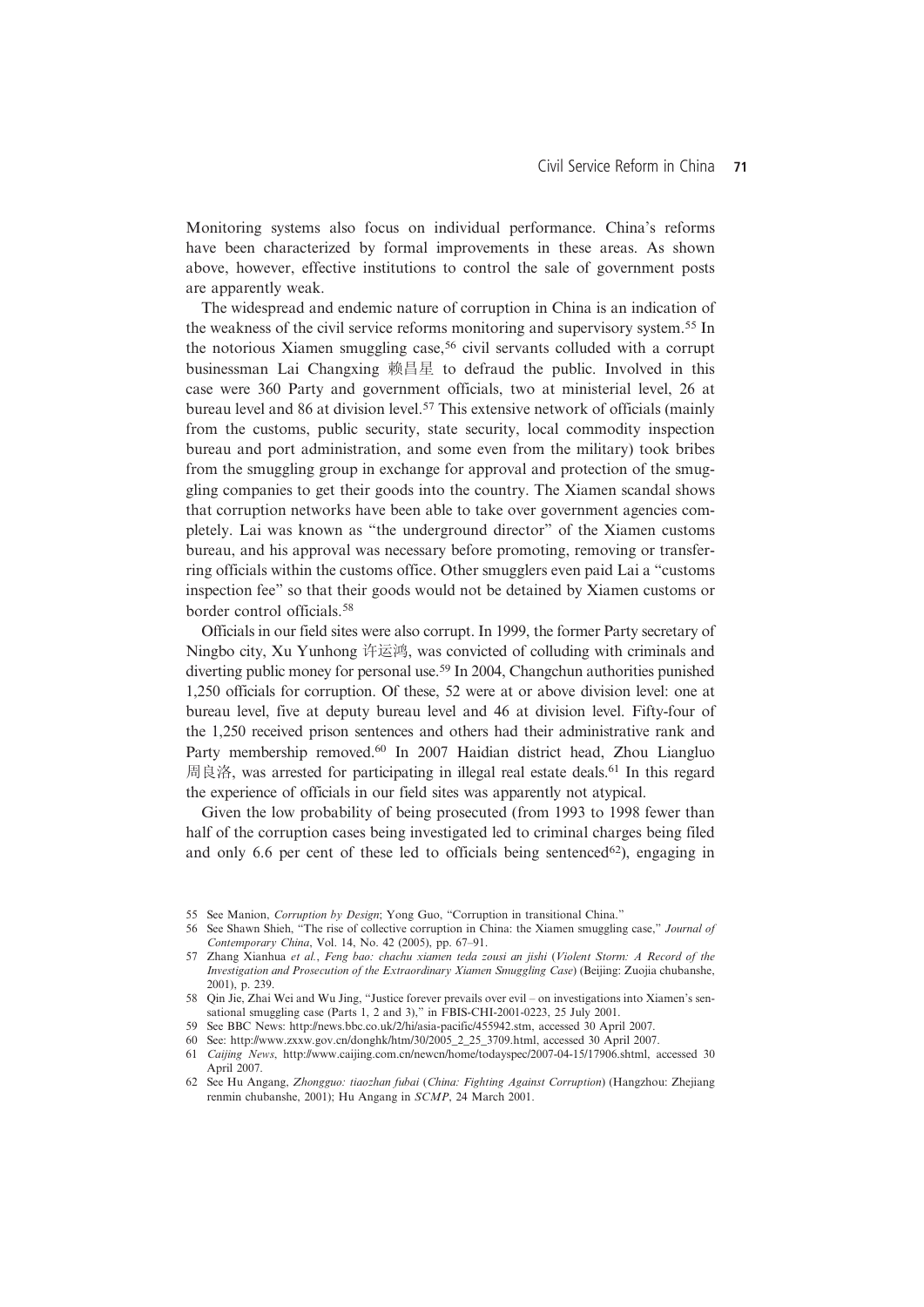## 72 The China Quarterly, 201, March 2010, pp. 58-78

corrupt practices appears to have been a fairly low-risk activity. Rational actors, observing that their peers were enriching themselves with relative impunity, would therefore be encouraged to do the same. In agencies where "wet" functions predominate we speculate that new inductees learned through imitation that corruption was acceptable behaviour. Informal norms that condoned corrupt behaviour perpetuated such behaviour. The reforms have clearly failed to put in place effective monitoring and sanctioning mechanisms.

Monitoring and sanctioning mechanisms may be less necessary where incentives are aligned between supervisors and subordinates in pursuit of official policy goals.<sup>63</sup> We argue that for a variety of reasons the formal system of performancebased rewards introduced in the reforms was relatively ineffective at this kind of incentive alignment. Paradoxically, corruption opportunities have encouraged a perverse incentive alignment that allowed networks of superiors and subordinates to pursue their own private goals at the expense of the public.

Performance-based rewards can provide a key incentive for employees to work hard.<sup>64</sup> Authorities have attempted to implement performance-based rewards at both the organization and individual levels. In Changchun in 2001, for example, city officials launched an annual exercise to rank all government bureaus according to various performance criteria.<sup>65</sup> Bureau leaders understood that being ranked a "good" performer was beneficial to the bureau as a whole and to their own careers. Changchun education bureau leaders signed performance contracts with all administrative staff, promising a bonus to each staff member if the bureau could be among the top five in the city-wide competition. Targets were specified in the contracts and contracting parties were held personally responsible for achieving them. In 2003 the education bureau ranked third and its staff all received a bonus of 1,800 yuan. During interviews, officials revealed that they believed that rewards would follow their conscious efforts to work. It appears that in this case credible leadership encouraged civil servants to work hard.

Under the cadre system individual performance was formally assessed using politically oriented criteria, not work achievements. The reforms sought to refocus the evaluations on work performance.<sup>66</sup> Although the regulations seem rational, we have found that the performance appraisals have been conducted in a highly pro forma manner. For example, civil service regulations permitted no more than 15 per cent of civil servants to be rated as "outstanding," a norm followed rigorously in our field sites.<sup>67</sup> In practice the classification of individual performance has turned the official four-grade system into a de facto two-

<sup>63</sup> See Milgrom and Roberts, Economics, Organization and Management.

<sup>64</sup> Ibid. Murray J. Horn, The Political Economy of Public Administration: Institutional Choice in the Public Sector (Cambridge: Cambridge University Press, 1995).

<sup>65</sup> Interview, Changchun education bureau, 26 March 2004.

<sup>66</sup> Burns, "Changing environmental impacts on civil service systems"; Edin, "State capacity and local agent control."

<sup>67</sup> In Changchun, for example, in 2000 and 2001 "outstanding" ratings went to 14.67% and 14.99% respectively.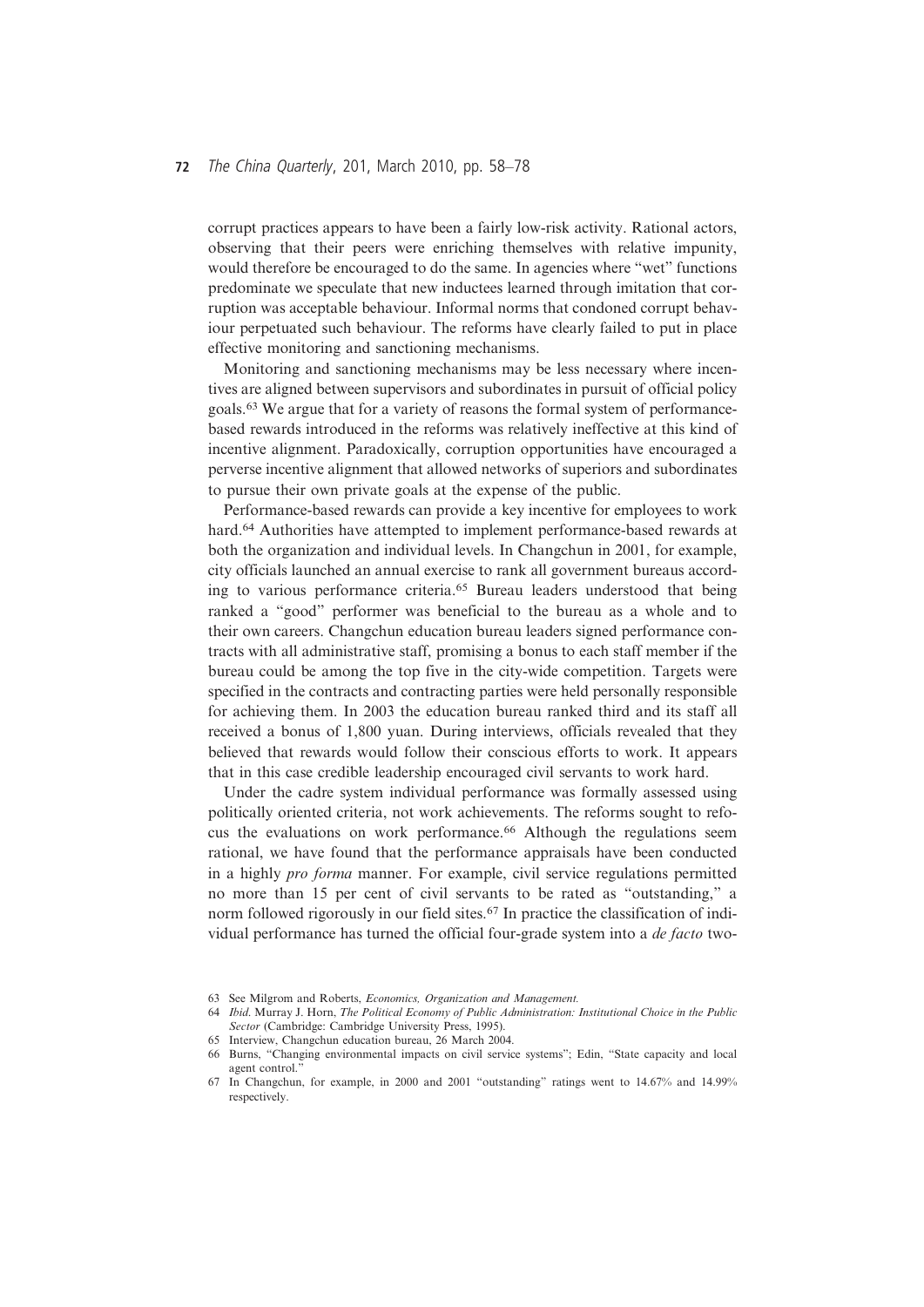grade classification, with over 99 per cent of civil servants being rated "outstanding" and "competent" and thus receiving a bonus and pay rise. Given that most civil servants work in local government with limited opportunities for rewarding good performance, this may be rational supervisory behaviour.

Officially, two consecutive "incompetent" ratings should lead to dismissal.68 Because the consequences are so severe, few civil servants receive unfavourable performance ratings and less than 0.3 per cent nationwide were actually rated "incompetent."<sup>69</sup> Our fieldwork confirms that dismissals for those with poor ratings were rare. In Haidian if a civil servant was judged to be "basically competent" at an annual performance appraisal, he received 50 per cent of the original annual bonus. Those ranked as "incompetent" went through a probation period of from six to 12 months and received no bonus. From 1994 to 1998, in Haidian district government 34 people were ranked as "basically competent" and 24 as "incompetent" in annual appraisals. Only one person was dismissed as a result of failing the appraisal. Up to October 1998, no individual lodged an appeal regarding these results.<sup>70</sup>

In 1997 and 1998 in Ningbo only about 0.1 per cent of civil servants (numbering 28 and 39 individuals respectively) were assessed as "incompetent" in various city government bureaus.71 At the outset of reform in Changchun considerably more civil servants were evaluated as "incompetent" (0.4 per cent in 1995) than in either Haidian or Ningbo. Unusually, the Party in Changchun issued special regulations to punish poor performers that resulted in dozens of officials being dismissed in 1998 and 1999.<sup>72</sup> We speculate that poorer Changchun, faced with very real downsizing targets and unable to transfer officials to other posts, used the appraisals to identify under-performers for dismissal and achieved a more efficient outcome, more in line with civil service reform objectives, than did either Haidian or Ningbo. Subsequently in Changchun the percentage rated "incompetent" fell to 0.14 per cent in both 2000 and 2001, closer to the norm.<sup>73</sup> We find that the individual performance evaluation system introduced by the reforms as it has come to be practised has been relatively undiscriminating.

Structural constraints have impeded the attempts to align the incentives of supervisors and subordinates formally in the pursuit of official policy goals. First, nearly 60 per cent of civil servants are employed at county and township

<sup>68</sup> Civil Service Law, article 83.

<sup>69</sup> Interview, Ministry of Personnel, June 2002.

<sup>70</sup> Personnel Bureau of Haidian District, Internal Investigation.

<sup>71</sup> Personnel Bureau of Ningbo City, Internal Investigation.

<sup>72</sup> Changchun Local History Editorial Committee (ed.), Changchun nianjian 1999 (Changchun Yearbook 1999) (Changchun: Changchun Yearbook Press, 2000). The regulations required that every organization should report the civil servant who ranked lowest in the annual performance appraisal to its superior organization. In 1998, 44 civil servants were dismissed due to failing the appraisal. In 1999, 272 civil servants who ranked last in their organizations were reported to the Organization Department of Changchun Party Committee by various Party and government organs. Follow-up investigations were carried out on these cases. 91 of them received an administrative warning.

<sup>73</sup> Changchun Local History Editorial Committee (ed.), Changchun nianjian 2000 (Changchun Yearbook 2000) (Changchun: Changchun Yearbook Press, 2001).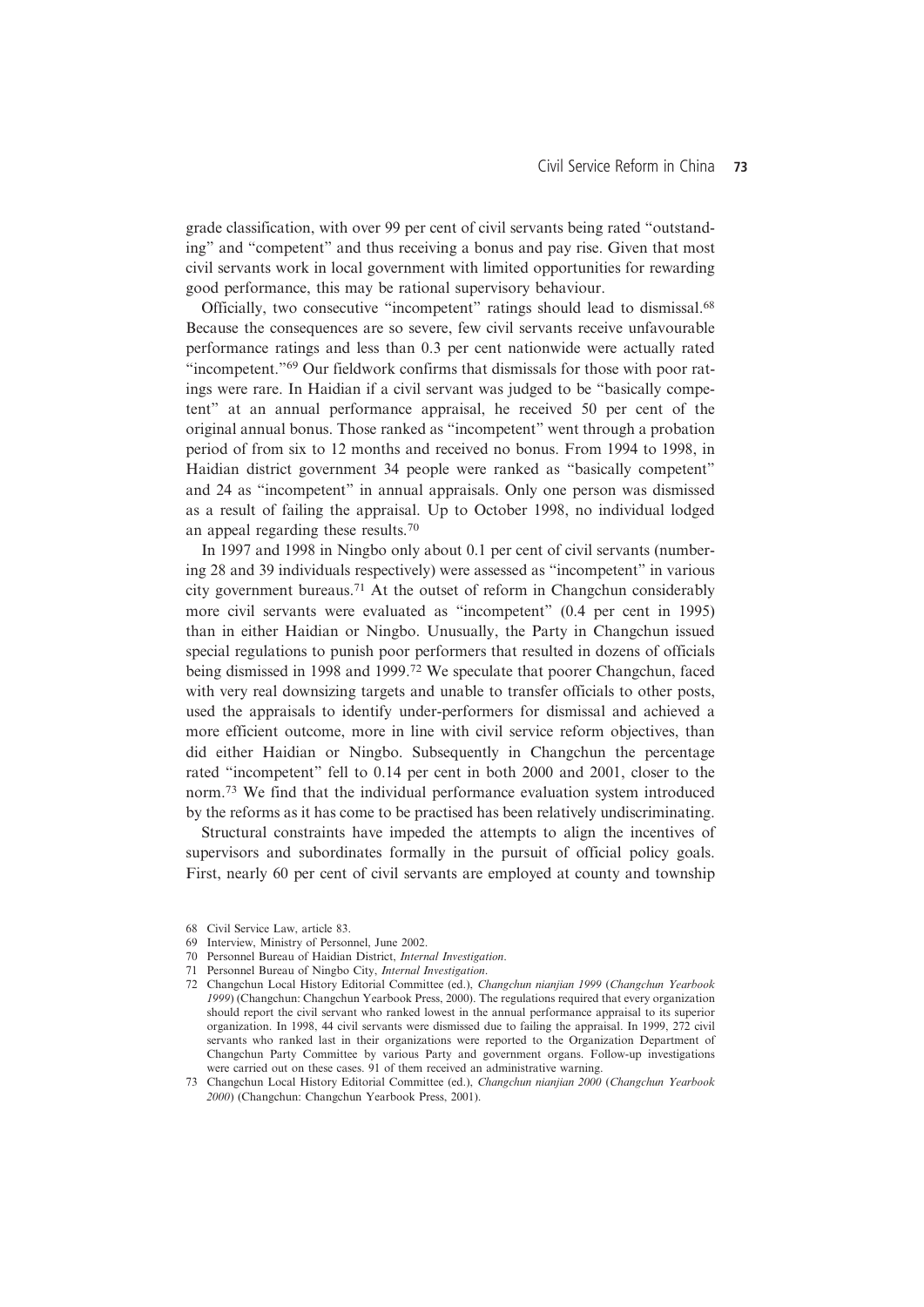## 74 The China Quarterly, 201, March 2010, pp. 58-78

levels where promotion opportunities are very few.74 The typical career ladder in a county, for example, where most officials could expect to spend their entire career, includes only five ranks (section member, deputy section head, section head, deputy county head and county head), far too few to provide motivation. Second, although there may be between ten and 14 pay steps for each rank, base pay differentials are very small, amounting to only a few tens of yuan per month.<sup>75</sup> The formal career ladder in the local civil service is extremely compressed and base pay differentials very egalitarian,<sup>76</sup> which gives supervisors little official leverage to reward performance

Given the structural problems (limited promotion opportunities) and the undiscriminating evaluation system, it will come as no surprise that implementing the formal performance-based reward system has had little impact. In our fieldwork we also found that although pay levels had increased overall (in line with official policy) civil servants did not perceive that pay was linked to performance (see Table 5). For example, 65 per cent of officials in environmental protection thought that pay was not linked to performance. The perception of a lack of a link was weaker in education, but still strong. Generally, officials in Changchun perceived less of a link between pay and performance than did those in Haidian. We speculate that the reform's official performance-based reward system has been undermined by the compressed structure of the local civil service and by an informal norm of egalitarianism. Supervisors empathize with their subordinates and value good co-worker relations. This is also the case if supervisors are colluding with them to carry out corrupt activities. We have indentified various "wet" functions that because of institutional failure encourage candidates to purchase offices in the knowledge that they will be able to recoup their investment when in office. We conclude, then, that the informal perverse system of aligning incentives in pursuit of private goals may have succeeded where the formal civil service reforms have not.

## **Discussion**

Civil service reform policy required that newly hired civil servants be university graduates. In the 1980s and 1990s the educational profile of the civil service improved dramatically.<sup>77</sup> Our fieldwork data are consistent with this trend. During 1991–2000 in Haidian, characterized by an overall decline in the number

<sup>74</sup> Xi Liu, Zhongguo gongyuyuan zhidu (Chinese Civil Service System) (Beijing: Qinghua daxue chubanshe, 2002), p. 29. Xi reports that in 1998 there were 5.3 million civil servants in China. Chan and Li, "Civil service law in the People's Republic of China," p. 389 report that as a result of the expanded coverage of the civil service there are now about 6.3 million.

<sup>75</sup> John P. Burns, "Civil service reform in China," in Governance in China (OECD, 2005), pp. 51–74.

<sup>76</sup> John P. Burns, "Rewarding comrades at the top in China," in C. Hood and B.G. Peters (eds.), Reward for High Public Office: Asian and Pacific Rim States (London: Routledge, 2003), pp. 49–69.

<sup>77</sup> CCP Organization Department, Dangzheng lingdao ganbu tongji ziliao huibian 1954–1998 (Collection of Statistical Information on Party and Government Leading Cadres 1954–1998) (Beijing: Dangjian duwu chubanshe, 1999). Many factors, including the expansion of higher education opportunities, contributed to this result.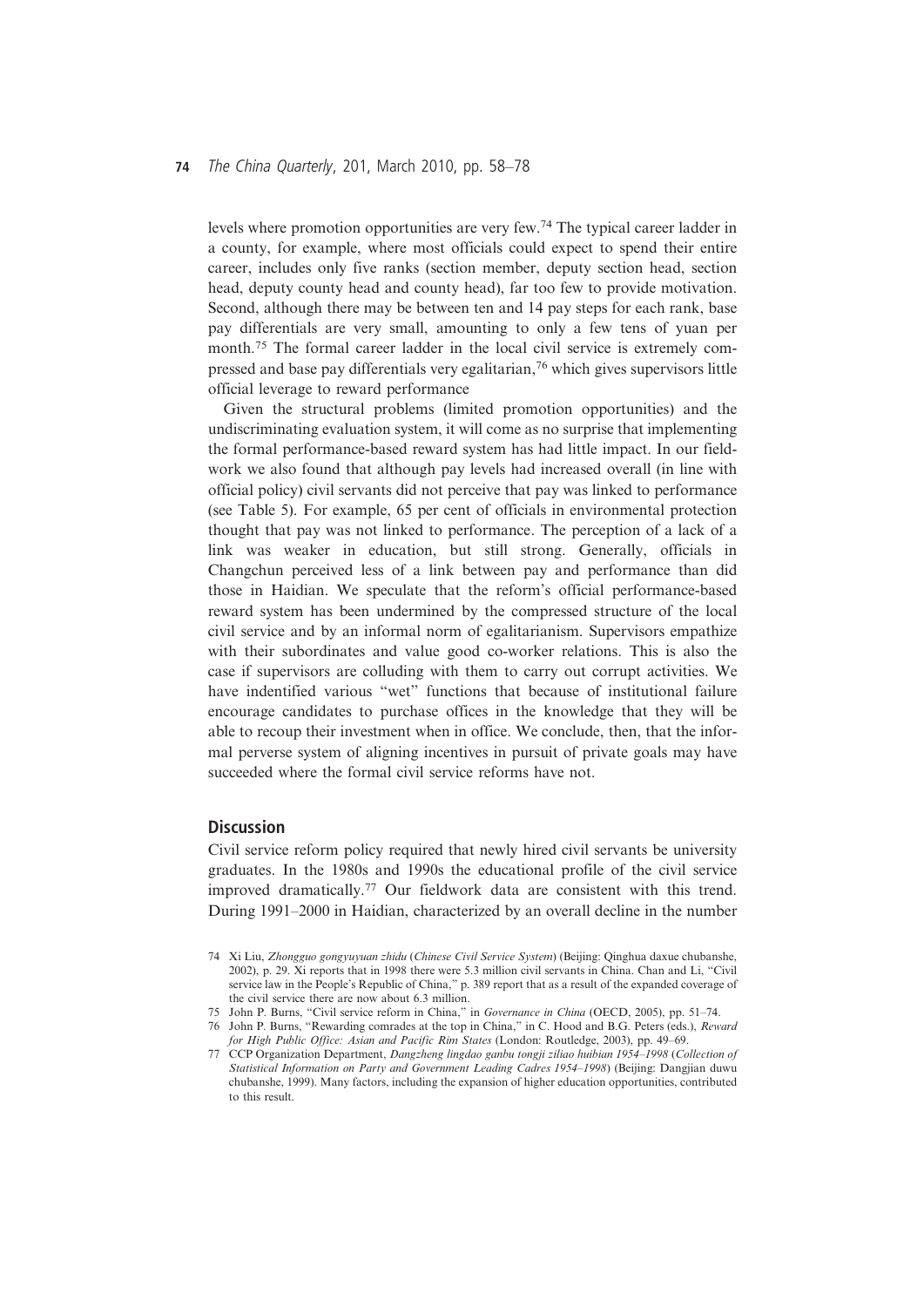|                         | Yes         | No          |
|-------------------------|-------------|-------------|
| Total education         | 12 $(46\%)$ | 12 $(46\%)$ |
| Total environmental     | 5(19%)      | $17(65\%)$  |
| Haidian education       | $6(55\%)$   | 4(36%)      |
| Haidian environmental   | 4(36%)      | $6(55\%)$   |
| Changchun education     | $6(40\%)$   | 8(53%)      |
| Changchun environmental | 1(7%)       | 11 $(73%)$  |
| Source:                 |             |             |

# Table 5: Perception that Pay and Performance are Linked, Beijing's Haidian District and Changchun City (number of interviewees)

Interviews, 2004.

Figure 1: Number of Civil Servants and their Educational Level in Beijing's Haidian District, 1991–2000



Source

Interviews, Haidian district, 2001.

of authorized posts (except for 1996–98), the number of civil servants with high school qualifications declined, while the number of university graduates increased (Figure 1). During the same time the number of community college graduates pulled ahead of those with only high school credentials.

Similar trends are also clear in individual bureaus in our field sites. As Figure 2 shows, the number of staff with higher education (university degree) in the Ningbo education bureau increased from 50.7 per cent to 83.5 per cent from 1991 to 2000. The largest jump in the number of university graduates employed occurred from 1995 to 1996, before the civil service system's more competitive hiring policies were formally implemented in Ningbo. As downsizing hit from 1998 onwards, the relative percentage of university graduates continued to grow. Data in both Figures 1 and 2 illustrate in stark terms the constraints the downsizing policy had on local government attempts to implement civil service reform.

As a result of more competitive selection processes employers now have additional information about candidates for jobs. These gains have been offset, however, by the weak monitoring and sanctioning system that has allowed the explosive growth of corruption and in particular the practice of selling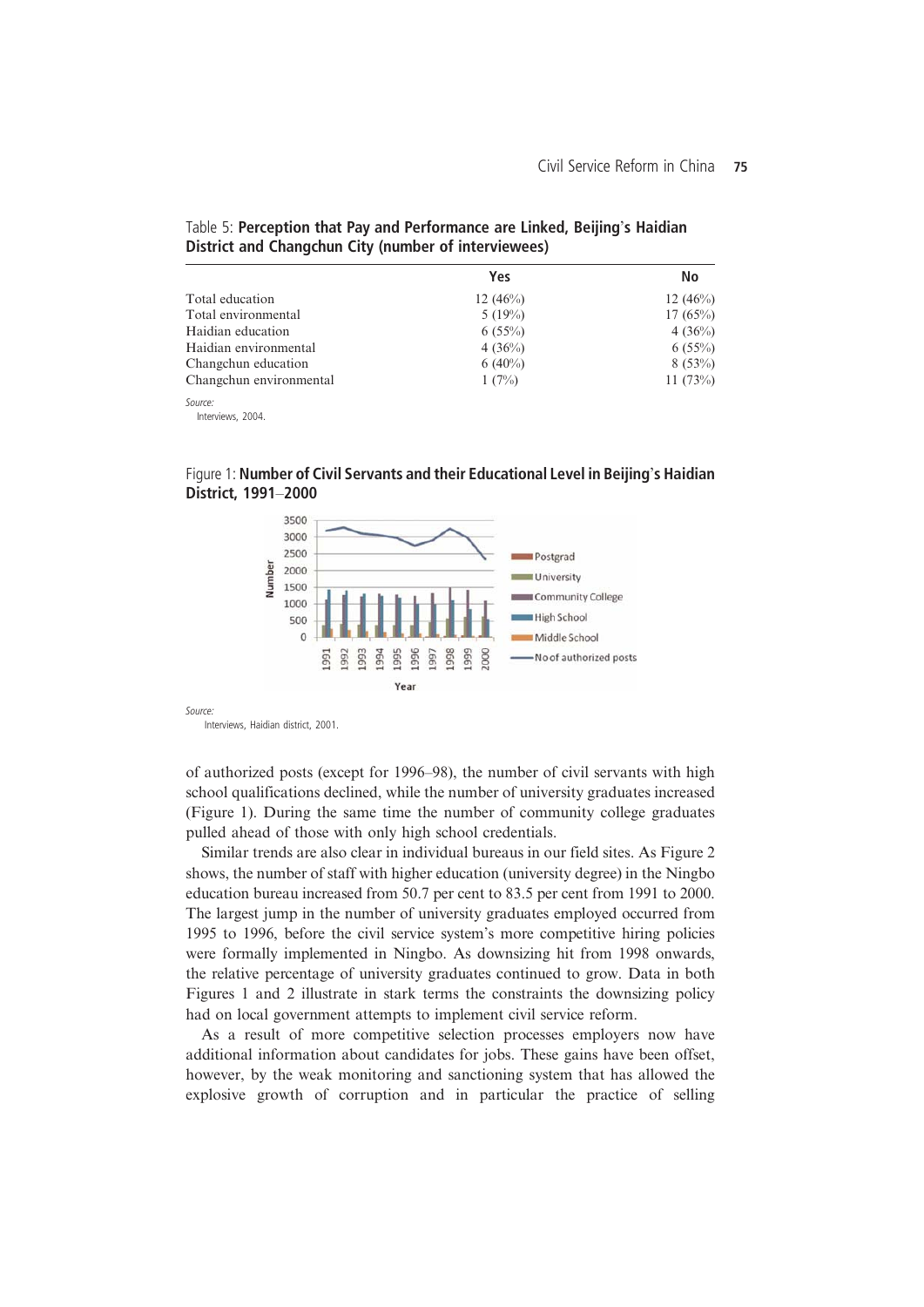



Source

Interviews, Ningbo, 2002.

government posts. Structural factors and the operation of the formal reward and promotion system provide supervisors, especially at local level, with few legitimate levers for motivating subordinates. If performance-based rewards are not available officially, an alternative is promotion.78 As we have seen, especially at the local level promotion opportunities are severely restricted, which means that this lever is also not very effective. These structural factors and the ineffectiveness of the official performance-based system make the lure of corrupt opportunities to align incentives all the more appealing.

In our fieldwork interviewees perceived that performance in the bureaus was improving, which may mean that subordinates were increasingly hard working (Table 6). Our interviewees thought that civil service reform was less important for explaining bureau performance (the extent to which civil servants were hard working) than were other factors, especially leadership and financial resources.<sup>79</sup> As shown above, credible leadership played a role in the implementation of an incentive aligning strategy in Changchun. These results are consistent with our argument that the impact of civil service reform per se on civil service behaviour has been modest.

The impact of reform has varied among our fieldwork sites. It is likely that given its proximity to power, Haidian felt confident about screening more of its cadres into the new civil service and it implemented the reforms earlier than did the others. Haidian, as a pilot within Beijing, opened up civil service posts to competition the earliest, followed by Ningbo and then Changchun. Differences in economic development may account for variation in the relative size and composition of various civil service agencies. Poorer Changchun appears to have been under-resourced compared to the other two places in our study

<sup>78</sup> See Milgrom and Roberts, Economics, Organization and Management.

<sup>79</sup> See Wang Xiaoqi, "China's civil service reform and local government performance."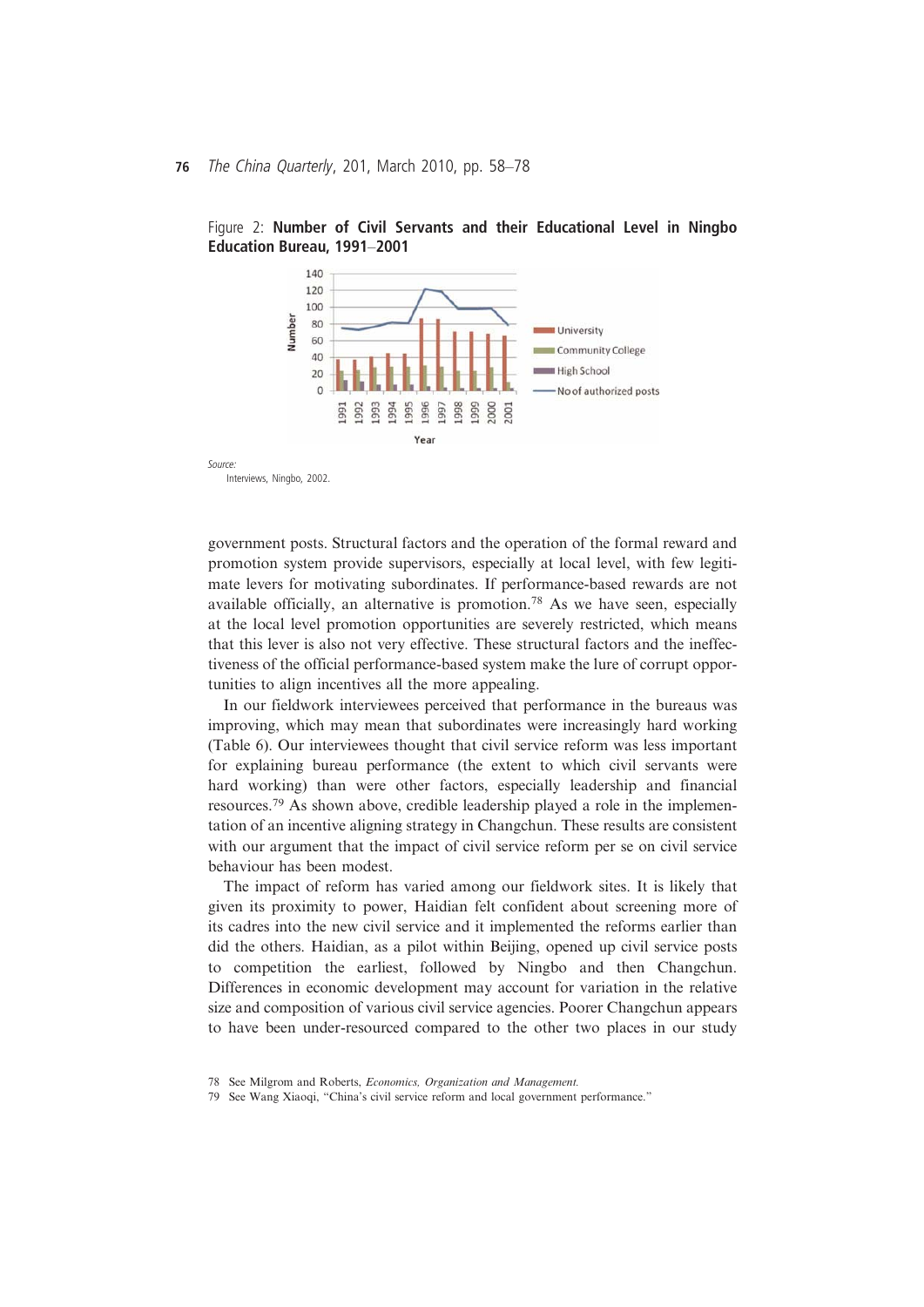|           | <b>Environment</b> |                |           | <b>Education</b> |                |           |
|-----------|--------------------|----------------|-----------|------------------|----------------|-----------|
|           | <b>Officials</b>   | <b>Clients</b> | Total     | <b>Officials</b> | <b>Clients</b> | Total     |
| Beijing   | 87.5(8)            | 100.0(6)       | 93.0 (14) | 80.0(5)          | 50.0(10)       | 60.0(15)  |
| Changchun | 87.5 (8)           | 90.9(11)       | 89.5 (19) | 100.0(6)         | 100.0(7)       | 100.0(13) |
| Ningbo    | 100.0(6)           | 100.0(10)      | 100.0(16) | 100.0(7)         | 66.7(6)        | 85.0 (13) |
| Note:     |                    |                |           |                  |                |           |

## Table 6: Perception that Bureau Performance has Improved (%)

Note: Number in brackets is number of respondents.

 $S<sub>Our</sub>$ 

Source: Interviews, 2000–01.

which may have affected its capacity to implement civil service reform, and affected civil service staffing levels compared to population size in education and environmental protection. Nevertheless, Changchun used individual appraisals more effectively to rid the government of under-performers, especially in the early days of reform, perhaps because it had no option but to terminate their employment to meet downsizing targets.

The impact of the reforms in our fieldwork sites was also undermined by other policies being implemented at the time, such as downsizing and policies that required local governments to employ demobilized soldiers, and by widespread informal practices such as corruption. Education bureaus in our field sites which were relatively over-staffed at the start of the reforms (historical circumstance) were less able to benefit from more competitive hiring than were more recently set up environmental protection bureaus.

#### Conclusion

These very preliminary results serve as a useful reminder that implementing a complex policy, such as civil service reform, across a vast country like China is unlikely to be a uniform or problem-free exercise. The policy by its very design sought only limited increases in competition and failed to address organization cultures that condone illegal behaviour such as corruption.

### Appendix

In 2000–01 we interviewed 40 officials from a pool of 388 (the administrative establishment of the three environmental protection bureaus was 30, 28 and 28 and the three educational bureaus was 148, 90 and 64 respectively in Beijing's Haidian, Ningbo and Changchun). We also interviewed 50 clients of government environmental protection services and education services. We conducted a total of 90 in-depth interviews, each lasting about 90 minutes, in July 2000, November 2000 and April–December 2001. A structured questionnaire was prepared for face-to-face interviews.